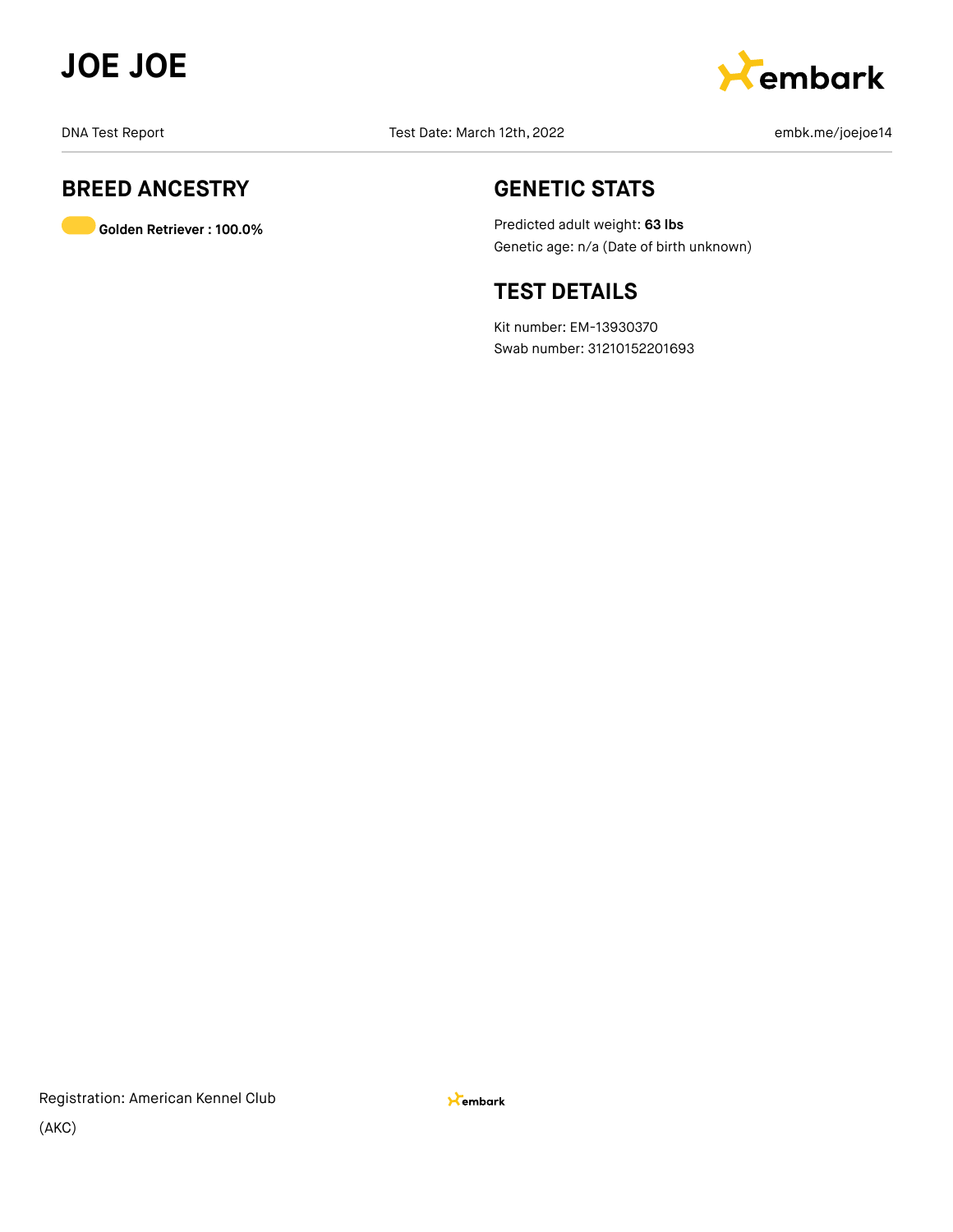

## **Fun Fact**

A Golden Retriever is also pictured in the Guinness Book of World's Records for "Most tennis balls held in mouth" (with 6).

DNA Test Report Test Date: March 12th, 2022 embk.me/joejoe14



## **GOLDEN RETRIEVER**

The Golden Retriever was developed in the early 19th century as an ideal hunting companion, able to retrieve birds on both land and water in the marshy Scottish countryside. Their friendliness and intelligence makes the both a popular family pet and an excellent working dog, well suited for being a service dog, therapy dog or for search and rescue. The third most popular breed in the US, the American and Canadian Goldens are generally lankier and darker than their British counterparts. Their wavy, feathered topcoat is water resistant, their undercoat helps them with thermoregulation and both coats have a tendency for heavy seasonal shedding. Goldens need lots of exercise (especially when younger), and their love of play and water means their owners usually get a lot of exercise too! In 2013, the 100th anniversary of Britain's Golden Retriever Club, Goldens from around the world came made the pilgrimage to the breed's birthplace in Scotland, where 222 of them posed in a single record-breaking photo. At the same time, the Golden Retriever Lifetime Study was getting started in the United States, recruiting 3,000 Golden Retrievers for a lifetime study aimed at understanding how genetics, lifestyle and environment influences healthy aging and cancer risk in Goldens.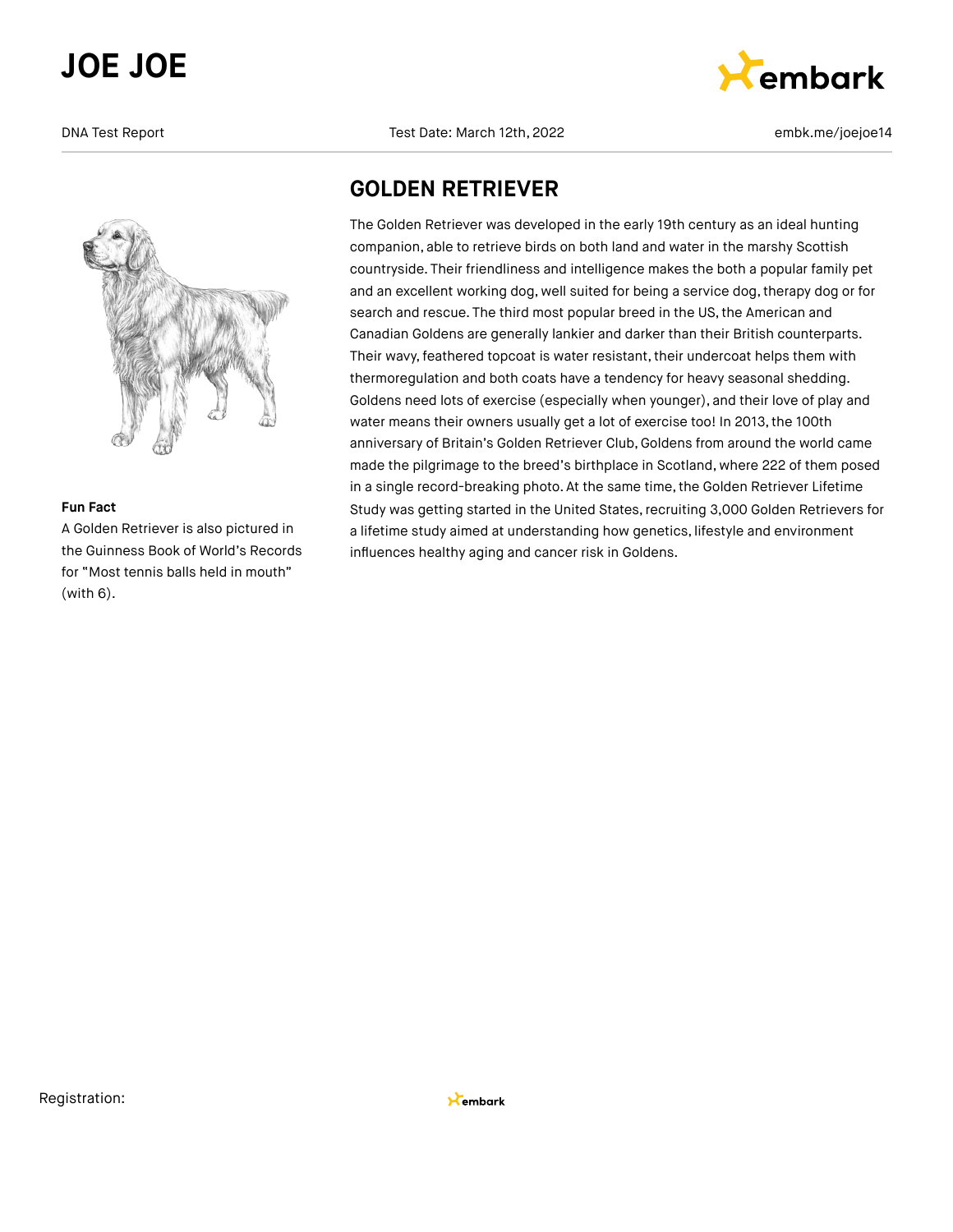



# **MATERNAL LINE**



Through Joe Joe's mitochondrial DNA we can trace his mother's ancestry back to where dogs and people first became friends. This map helps you visualize the routes that his ancestors took to your home. Their story is described below the map.

### **HAPLOGROUP: A1b**

This female lineage was very likely one of the original lineages in the wolves that were first domesticated into dogs in Central Asia about 15,000 years ago. Since then, the lineage has been very successful and travelled the globe! Dogs from this group are found in ancient Bronze Age fossils in the Middle East and southern Europe.By the end of the Bronze Age, it became exceedingly common in Europe. These dogs later became many of the dogs that started some of today's most popular breeds, like German Shepherds, Pugs, Whippets, English Sheepdogs and Miniature Schnauzers. During the period of European colonization, the lineage became even more widespread as European dogs followed their owners to farflung places like South America and Oceania. It's now found in many popular breeds as well as village dogs across the world!

### **HAPLOTYPE: A361/409/611**

Part of the A1b haplogroup, this haplotype occurs most frequently in German Shepherd Dogs, Poodles, and Shiloh Shepherds.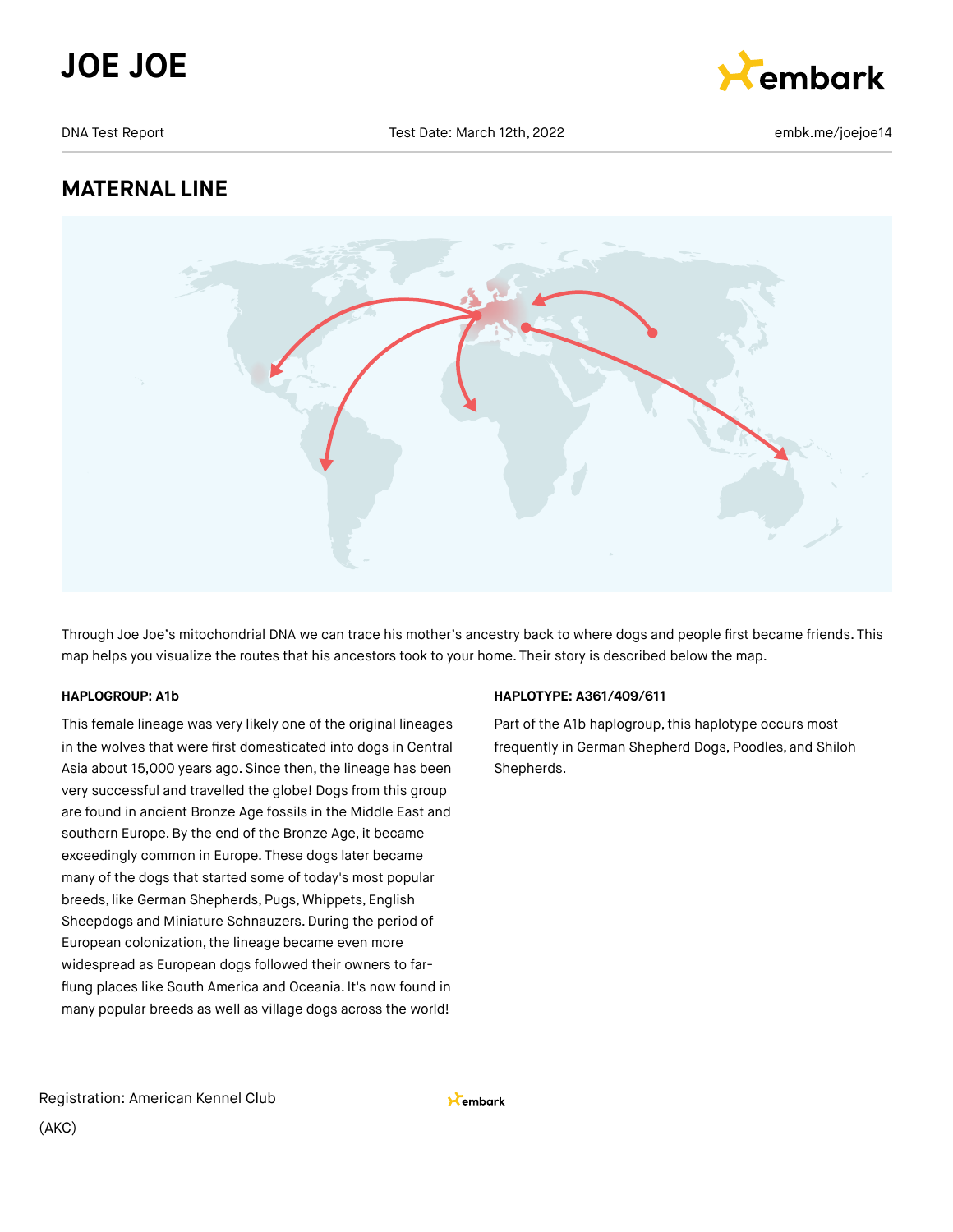



# **PATERNAL LINE**



Through Joe Joe's Y chromosome we can trace his father's ancestry back to where dogs and people first became friends. This map helps you visualize the routes that his ancestors took to your home. Their story is described below the map.

### **HAPLOGROUP: A1a**

Some of the wolves that became the original dogs in Central Asia around 15,000 years ago came from this long and distinguished line of male dogs. After domestication, they followed their humans from Asia to Europe and then didn't stop there. They took root in Europe, eventually becoming the dogs that founded the Vizsla breed 1,000 years ago. The Vizsla is a Central European hunting dog, and all male Vizslas descend from this line. During the Age of Exploration, like their owners, these pooches went by the philosophy, "Have sail, will travel!" From the windy plains of Patagonia to the snug and homey towns of the American Midwest, the beaches of a Pacific paradise, and the broad expanse of the Australian outback, these dogs followed their masters to the outposts of empires. Whether through good fortune or superior genetics, dogs from the A1a lineage traveled the globe and took root across the world.Now you find village dogs from this line frolicking on Polynesian beaches, hanging out in villages across the

# **HAPLOTYPE: H1a.53**

Part of the A1a haplogroup, this haplotype occurs most frequently in Golden Retrievers, Border Collies, and the Coton de Tulear.

Registration: American Kennel Club

Kembark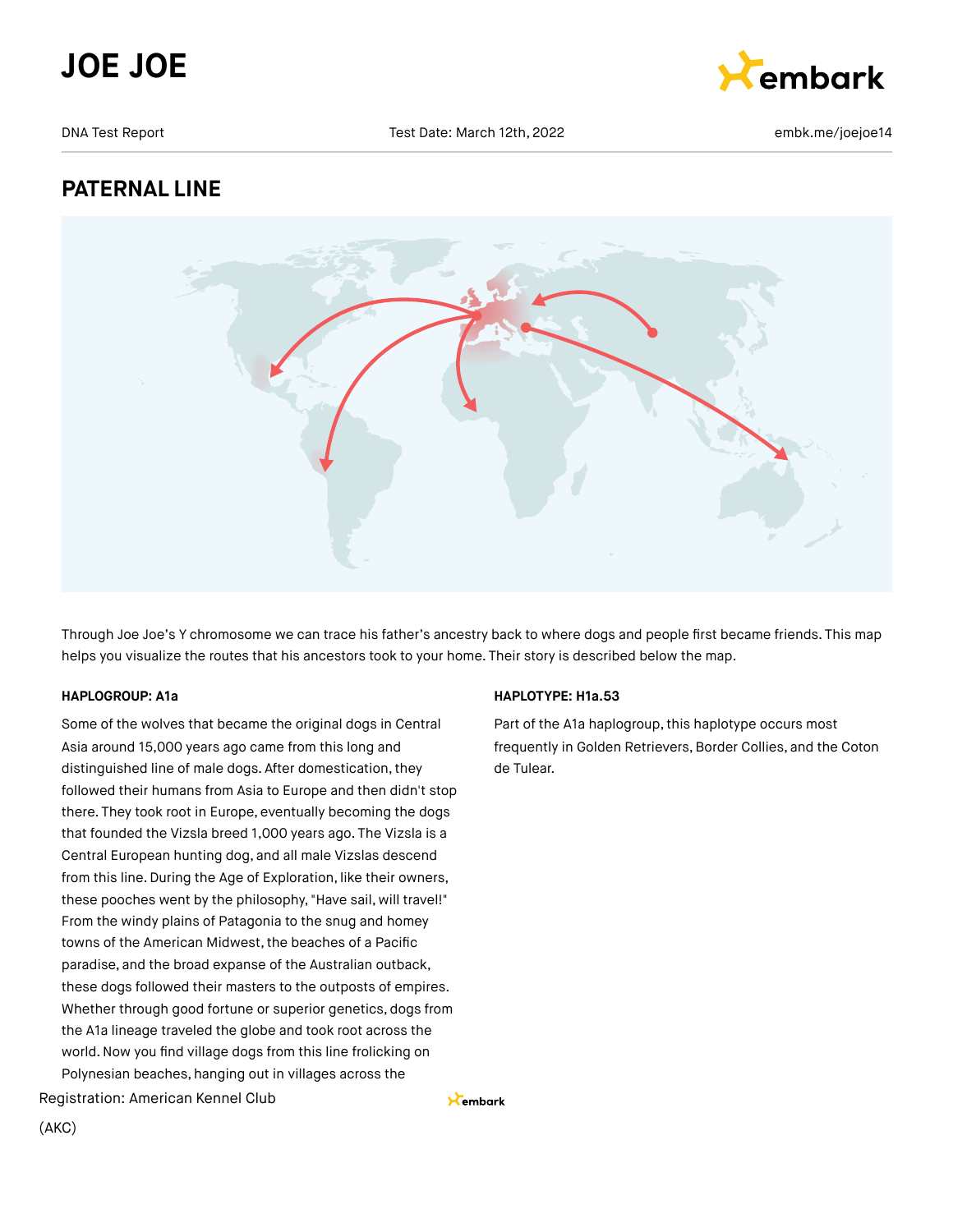



## **TRAITS: COAT COLOR**

**TRAIT RESULT**

### **E Locus (MC1R)**

The E Locus determines if and where a dog can produce dark (black or brown) hair. Dogs with two copies of the recessive **e** allele do not produce dark hairs at all, and will be "red" over their entire body. The shade of red, which can range from a deep copper to yellow/gold to cream, is dependent on other genetic factors including the Intensity loci. In addition to determining if a dog can develop dark hairs at all, the E Locus can give a dog a black "mask" or "widow's peak," unless the dog has overriding coat color genetic factors. Dogs with one or two copies of the **Em** allele usually have a melanistic mask (dark facial hair as commonly seen in the German Shepherd and Pug).Dogs with no copies of **Em** but one or two copies of the **Eg** allele usually have a melanistic "widow's peak" (dark forehead hair as commonly seen in the Afghan Hound and Borzoi, where it is called either "grizzle" or "domino").

**No dark hairs anywhere (ee)**

#### **K Locus (CBD103)**

The K Locus **K<sup>B</sup>** allele "overrides" the A Locus, meaning that it prevents the A Locus genotype from affecting coat color. For this reason, the **K<sup>B</sup> allele is referred to as the "dominant** black" allele. As a result, dogs with at least one **K<sup>B</sup> allele will usually have solid black** or brown coats (or red/cream coats if they are **ee** at the E Locus) regardless of their genotype at the A Locus, although several other genes could impact the dog's coat and cause other patterns, such as white spotting. Dogs with the k<sup>y</sup>k<sup>y</sup> genotype will show a coat color pattern based on the genotype they have at the A Locus. Dogs who test as  $K^B K^y$  may be brindle rather than black or brown.

**Not expressed** (K<sup>B</sup>k<sup>y</sup>)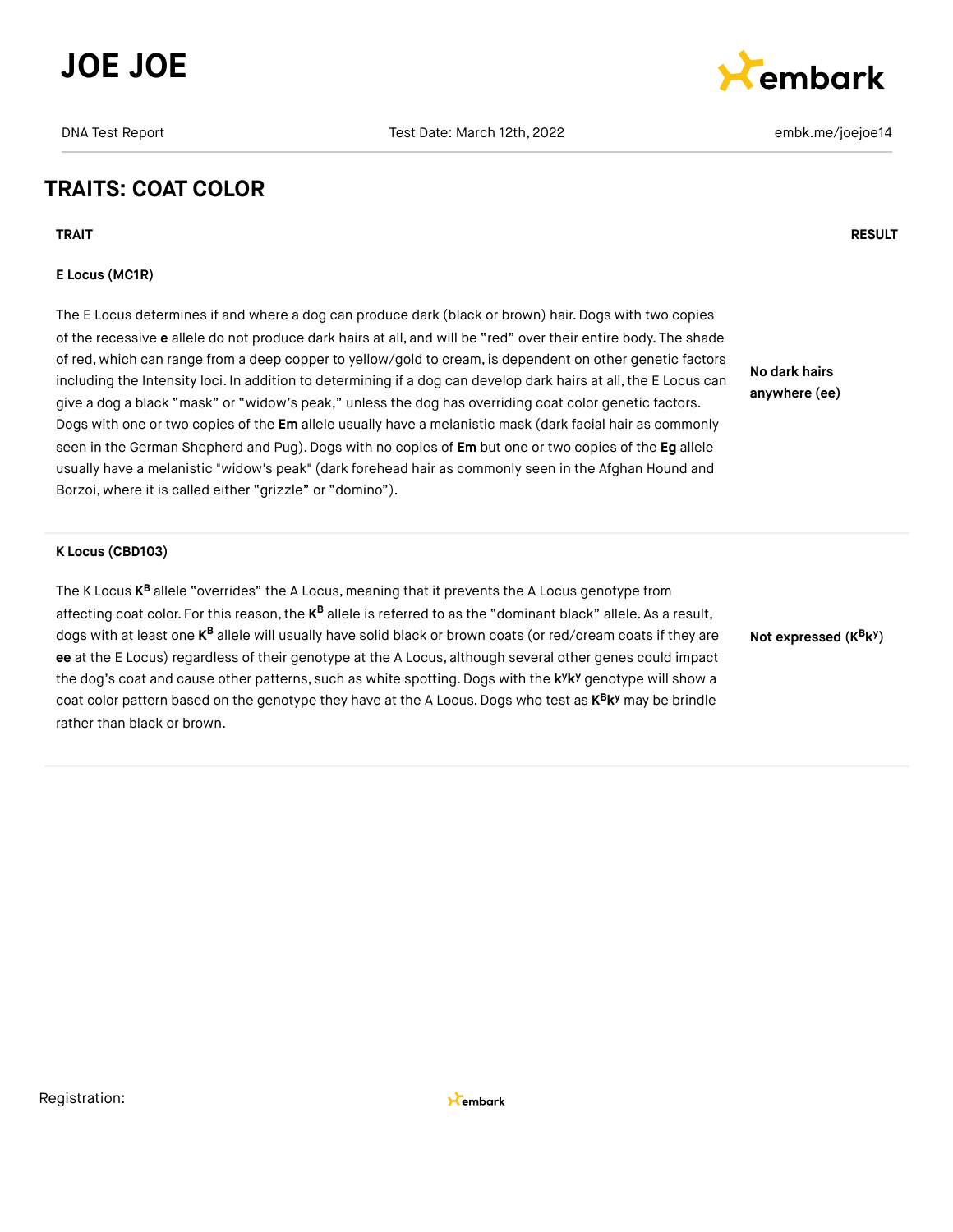





## **TRAITS: COAT COLOR (CONTINUED)**

#### **TRAIT RESULT**

#### **Intensity Loci LINKAGE**

Areas of a dog's coat where dark (black or brown) pigment is not expressed either contain red/yellow pigment, or no pigment at all. Five locations across five chromosomes explain approximately 70% of red pigmentation "intensity" variation across all dogs. Dogs with a result of **Intense Red Pigmentation** will likely have deep red hair like an Irish Setter or "apricot" hair like some Poodles, dogs with a result of **Intermediate Red Pigmentation** will likely have tan or yellow hair like a Soft-Coated Wheaten Terrier, and dogs with **Dilute Red Pigmentation** will likely have cream or white hair like a Samoyed. Because the mutations we test may not directly cause differences in red pigmentation intensity, we consider this to be a linkage test.

**Any pigmented hair likely white or cream (Dilute Red Pigmentation)**

#### **A Locus (ASIP)**

The A Locus controls switching between black and red pigment in hair cells, but it will only be expressed in dogs that are not ee at the E Locus and are k<sup>y</sup>k<sup>y</sup> at the K Locus. Sable (also called "Fawn") dogs have a mostly or entirely red coat with some interspersed black hairs. Agouti (also called "Wolf Sable") dogs have red hairs with black tips, mostly on their head and back.Black and tan dogs are mostly black or brown with lighter patches on their cheeks, eyebrows, chest, and legs. Recessive black dogs have solid-colored black or brown coats.

#### **D Locus (MLPH)**

The D locus result that we report is determined by two different genetic variants that can work together to cause diluted pigmentation. These are the common **d** allele, also known as "**d1**", and a less common allele known as "d2". Dogs with two d alleles, regardless of which variant, will have all black pigment lightened ("diluted") to gray, or brown pigment lightened to lighter brown in their hair, skin, and sometimes eyes. There are many breed-specific names for these dilute colors, such as "blue", "charcoal", "fawn", "silver", and "Isabella".Note that in certain breeds, dilute dogs have a higher incidence of Color Dilution Alopecia. Dogs with one **d** allele will not be dilute, but can pass the **d** allele on to their puppies. To view your dog's **d1** and **d2** test results, click the "SEE DETAILS" link in the upper right hand corner of the "Base Coat Color" section of the Traits page, and then click the "VIEW SUBLOCUS RESULTS" link at the bottom of the page.

**Not expressed (a a ) t t**

**Not expressed (DD)**

Registration:

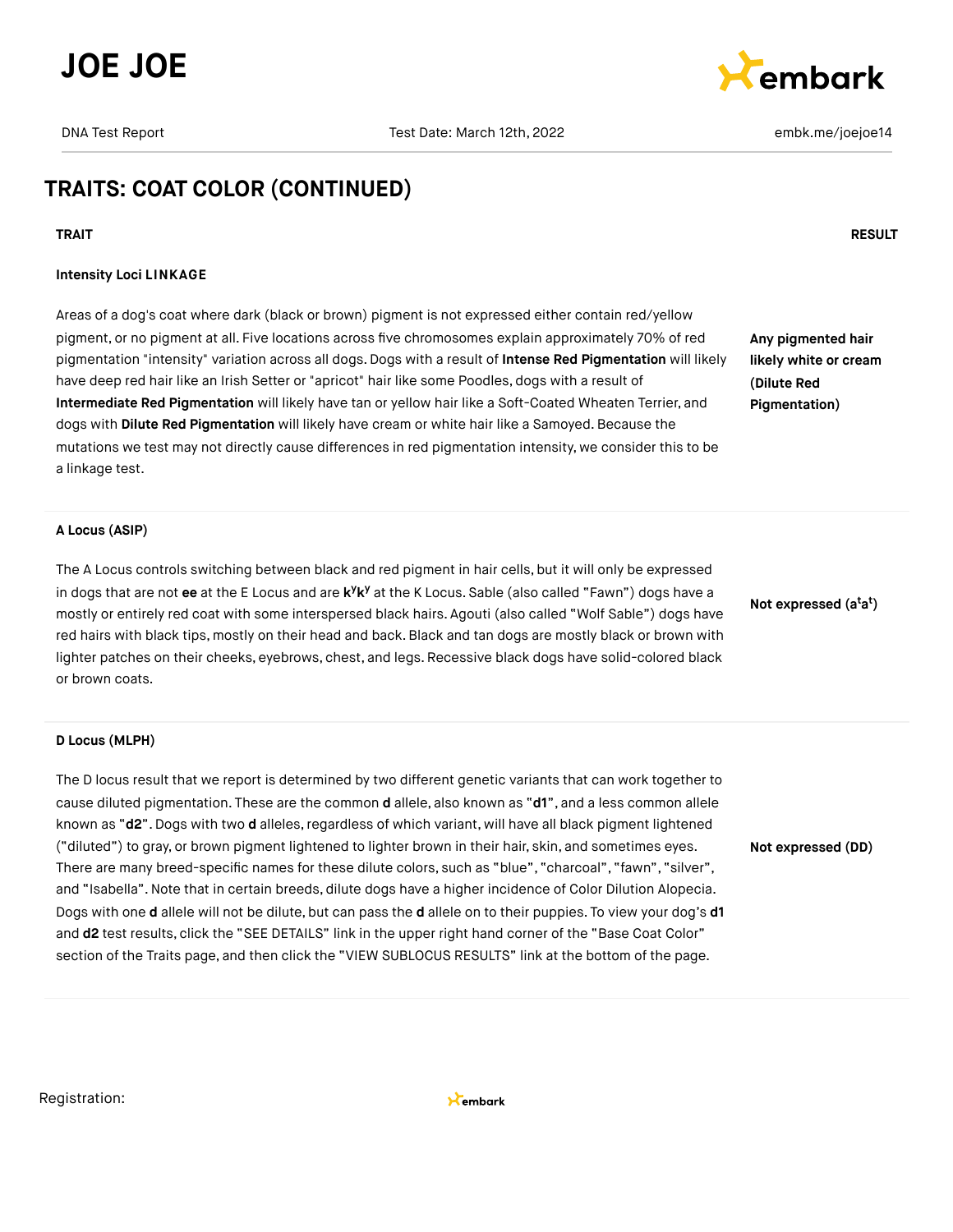



# **TRAITS: COAT COLOR (CONTINUED)**

**TRAIT RESULT**

### **Cocoa (HPS3)**

Dogs with the **coco** genotype will produce dark brown pigment instead of black in both their hair and skin. Dogs with the **Nco** genotype will produce black pigment, but can pass the **co** allele on to their puppies. Dogs that have the **coco** genotype as well as the **bb** genotype at the B locus are generally a lighter brown than dogs that have the **Bbb** or **BB** genotypes at the B locus. **No co alleles, not expressed (NN)**

### **B Locus (TYRP1)**

Dogs with two copies of the **b** allele produce brown pigment instead of black in both their hair and skin. Dogs with one copy of the **b** allele will produce black pigment, but can pass the **b** allele on to their puppies. E Locus **ee** dogs that carry two **b** alleles will have red or cream coats, but have brown noses, eye rims, and footpads (sometimes referred to as "Dudley Nose" in Labrador Retrievers). "Liver" or "chocolate" is the preferred color term for brown in most breeds; in the Doberman Pinscher it is referred to as "red".

**Likely black colored nose/feet (BB)**

#### **Saddle Tan (RALY)**

The "Saddle Tan" pattern causes the black hairs to recede into a "saddle" shape on the back, leaving a tan face, legs, and belly, as a dog ages. The Saddle Tan pattern is characteristic of breeds like the Corgi, Beagle, and German Shepherd.Dogs that have the **II** genotype at this locus are more likely to be mostly black with tan points on the eyebrows, muzzle, and legs as commonly seen in the Doberman Pinscher and the Rottweiler. This gene modifies the A Locus **a<sup>t</sup>** allele, so dogs that do not express **a<sup>t</sup>** are not influenced by this gene.

**Not expressed (II)**

#### **S Locus (MITF)**

The S Locus determines white spotting and pigment distribution. MITF controls where pigment is produced, and an insertion in the MITF gene causes a loss of pigment in the coat and skin, resulting in white hair and/or pink skin. Dogs with two copies of this variant will likely have breed-dependent white patterning, with a nearly white, parti, or piebald coat. Dogs with one copy of this variant will have more limited white spotting and may be considered flash, parti or piebald. This MITF variant does not explain all white spotting patterns in dogs and other variants are currently being researched. Some dogs may have small amounts of white on the paws, chest, face, or tail regardless of their S Locus genotype.

**Likely to have little to no white in coat (SS)**

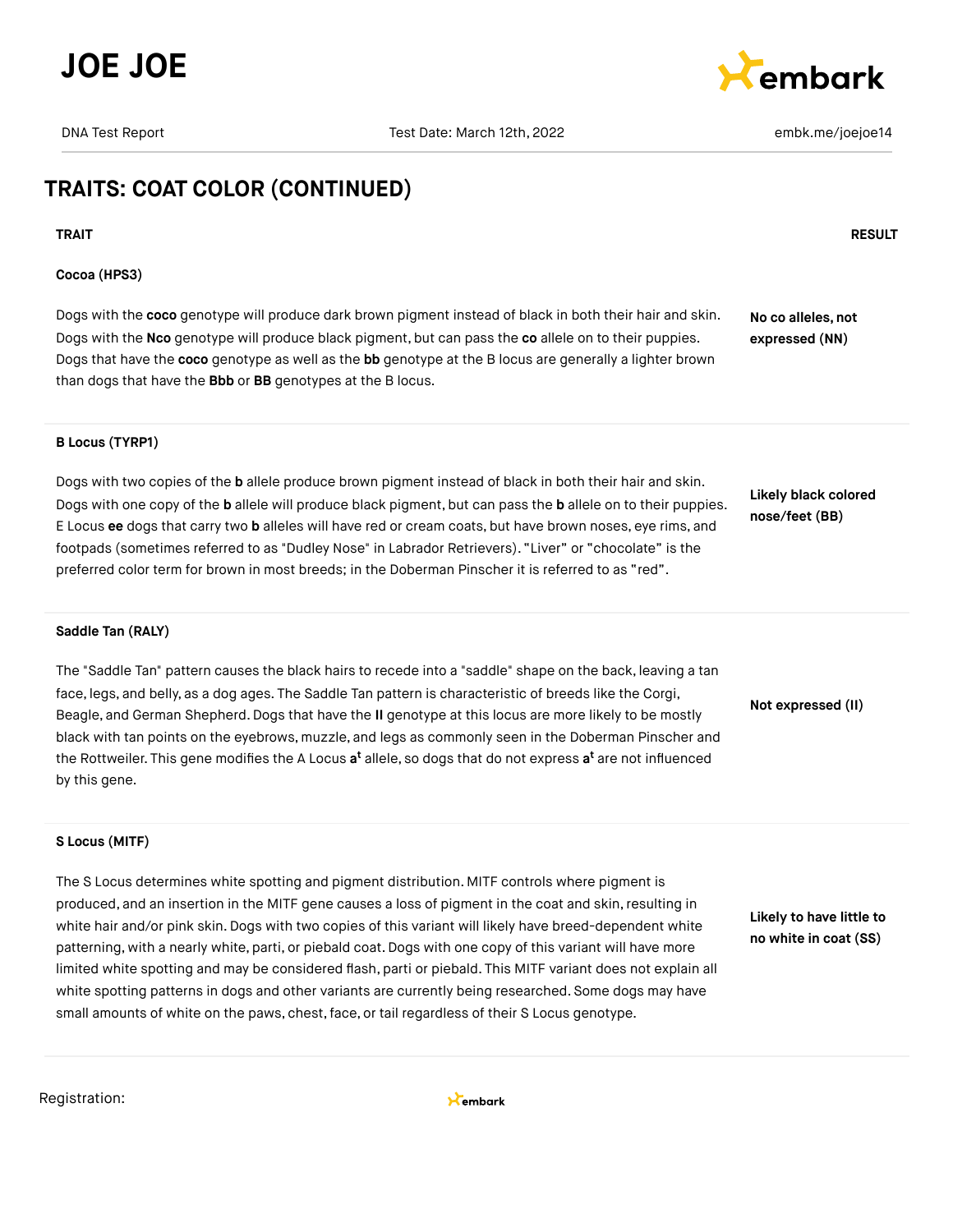



## **TRAITS: COAT COLOR (CONTINUED)**

**TRAIT RESULT**

### **M Locus (PMEL)**

Merle coat patterning is common to several dog breeds including the Australian Shepherd, Catahoula Leopard Dog, and Shetland Sheepdog, among many others. Merle arises from an unstable SINE insertion (which we term the "M\*" allele) that disrupts activity of the pigmentary gene PMEL, leading to mottled or patchy coat color. Dogs with an M<sup>\*</sup>m result are likely to be phenotypically merle or could be "nonexpressing" merle, meaning that the merle pattern is very subtle or not at all evident in their coat. Dogs with an **M\*M\*** result are likely to be phenotypically merle or double merle. Dogs with an **mm** result have no merle alleles and are unlikely to have a merle coat pattern.

Note that Embark does not currently distinguish between the recently described cryptic, atypical, atypical+, classic, and harlequin merle alleles. Our merle test only detects the presence, but not the length of the SINE insertion. We do not recommend making breeding decisions on this result alone. Please pursue further testing for allelic distinction prior to breeding decisions.

#### **R Locus (USH2A) LINKAGE**

The R Locus regulates the presence or absence of the roan coat color pattern. Partial duplication of the USH2A gene is strongly associated with this coat pattern. Dogs with at least one **R** allele will likely have roaning on otherwise uniformly unpigmented white areas. Roan appears in white areas controlled by the S Locus but not in other white or cream areas created by other loci, such as the E Locus with **ee** along with Dilute Red Pigmentation by I Locus (for example, in Samoyeds). Mechanisms for controlling the extent of roaning are currently unknown, and roaning can appear in a uniform or non-uniform pattern. Further, nonuniform roaning may appear as ticked, and not obviously roan. The roan pattern can appear with or without ticking.

**Likely no impact on coat pattern (rr)**

**No merle alleles (mm)**

### **H Locus (Harlequin)**

This pattern is recognized in Great Danes and causes dogs to have a white coat with patches of darker pigment. A dog with an **Hh** result will be harlequin if they are also **M\*m** or **M\*M\*** at the M Locus and are not **ee** at the E locus.Dogs with a result of **hh** will not be harlequin. This trait is thought to be homozygous lethal; a living dog with an **HH** genotype has never been found.

**No harlequin alleles (hh)**

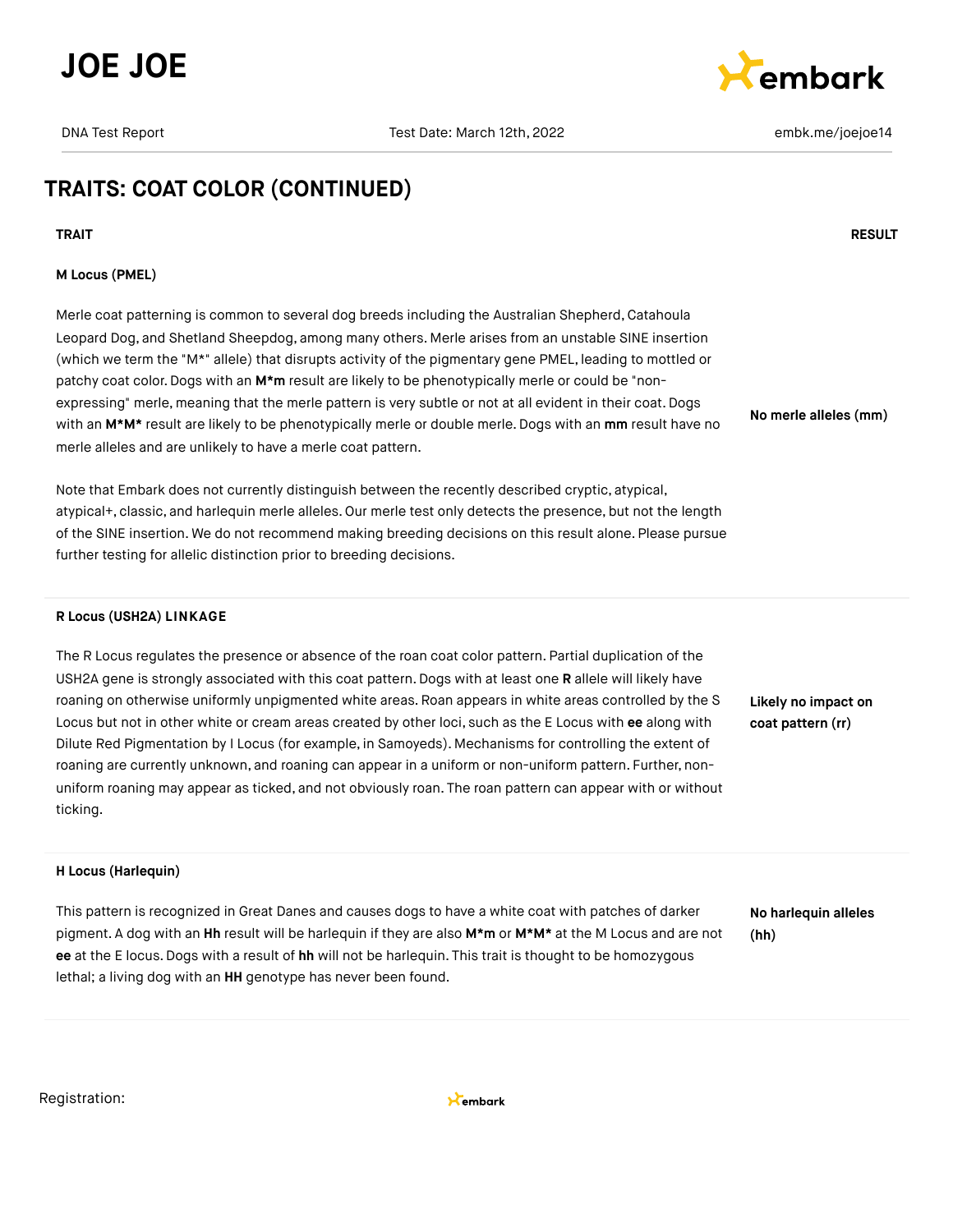



## **TRAITS: OTHER COAT TRAITS**

#### **TRAIT RESULT**

#### **Furnishings (RSPO2) LINKAGE**

Dogs with one or two copies of the **F** allele have "furnishings": the mustache, beard, and eyebrows characteristic of breeds like the Schnauzer, Scottish Terrier, and Wire Haired Dachshund. A dog with two **I** alleles will not have furnishings, which is sometimes called an "improper coat" in breeds where furnishings are part of the breed standard. The mutation is a genetic insertion which we measure indirectly using a linkage test highly correlated with the insertion.

**Likely unfurnished (no mustache, beard,**

**and/or eyebrows) (II)**

# **Coat Length (FGF5)**

The FGF5 gene is known to affect hair length in many different species, including cats, dogs, mice, and humans. In dogs,the **T** allele confers a long, silky haircoat as observed in the Yorkshire Terrier and the Long Haired Whippet. The ancestral **G** allele causes a shorter coat as seen in the Boxer or the American Staffordshire Terrier. In certain breeds (such as Corgi), the long haircoat is described as "fluff."

**Likely long coat (TT)**

#### **Shedding (MC5R)**

Dogs with at least one copy of the ancestral **C** allele, like many Labradors and German Shepherd Dogs, are heavy or seasonal shedders, while those with two copies of the **T** allele, including many Boxers, Shih Tzus and Chihuahuas,tend to be lighter shedders.Dogs with furnished/wire-haired coats caused by RSPO2 (the furnishings gene) tend to be low shedders regardless of their genotype at this gene.

#### **Hairlessness (FOXI3) LINKAGE**

A duplication in the FOXI3 gene causes hairlessness over most of the body as well as changes in tooth shape and number. This mutation occurs in Peruvian Inca Orchid, Xoloitzcuintli (Mexican Hairless), and Chinese Crested (other hairless breeds have different mutations). Dogs with the **NDup** genotype are likely to be hairless while dogs with the **NN** genotype are likely to have a normal coat. The **DupDup** genotype has never been observed, suggesting that dogs with that genotype cannot survive to birth. Please note that this is a linkage test, so it may not be as predictive as direct tests of the mutation in some lines.

**Likely heavy/seasonal shedding (CC)**

**Very unlikely to be hairless (NN)**

**Very unlikely to be hairless (NN)**

#### **Hairlessness (SGK3)**

Hairlessness in the American Hairless Terrier arises from a mutation in the SGK3 gene. Dogs with the **ND** genotype are likely to be hairless while dogs with the **NN** genotype are likely to have a normal coat.

#### Registration:

Kembark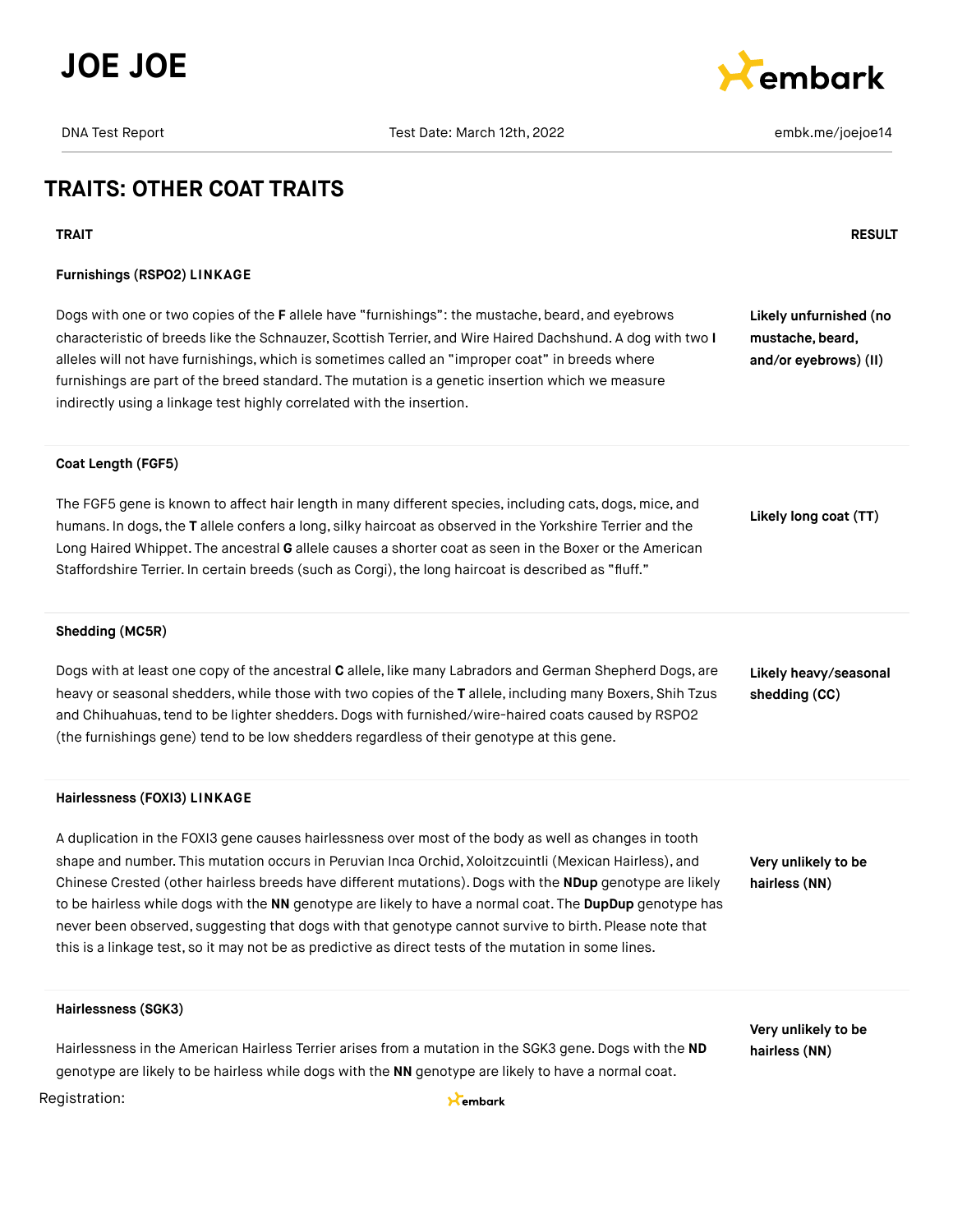



# **TRAITS: OTHER COAT TRAITS (CONTINUED)**

#### **TRAIT RESULT**

### **Oculocutaneous Albinism Type 2 (SLC45A2) LINKAGE**

Dogs with two copies **DD** of this deletion in the SLC45A2 gene have oculocutaneous albinism (OCA), also known as Doberman Z Factor Albinism, a recessive condition characterized by severely reduced or absent pigment in the eyes, skin, and hair. Affected dogs sometimes suffer from vision problems due to lack of eye pigment (which helps direct and absorb ambient light) and are prone to sunburn. Dogs with a single copy of the deletion **ND** will not be affected but can pass the mutation on to their offspring. This particular mutation can be traced back to a single white Doberman Pinscher born in 1976, and it has only been observed in dogs descended from this individual. Please note that this is a linkage test, so it may not be as predictive as direct tests of the mutation in some lines. **Likely not albino (NN)**

#### **Coat Texture (KRT71)**

Dogs with a long coat and at least one copy of the **T** allele have a wavy or curly coat characteristic of Poodles and Bichon Frises. Dogs with two copies of the ancestral **C** allele are likely to have a straight coat, but there are other factors that can cause a curly coat,for example if they at least one **F** allele for the Furnishings (RSPO2) gene then they are likely to have a curly coat. Dogs with short coats may carry one or two copies of the **T** allele but still have straight coats.

**Likely straight coat (CC)**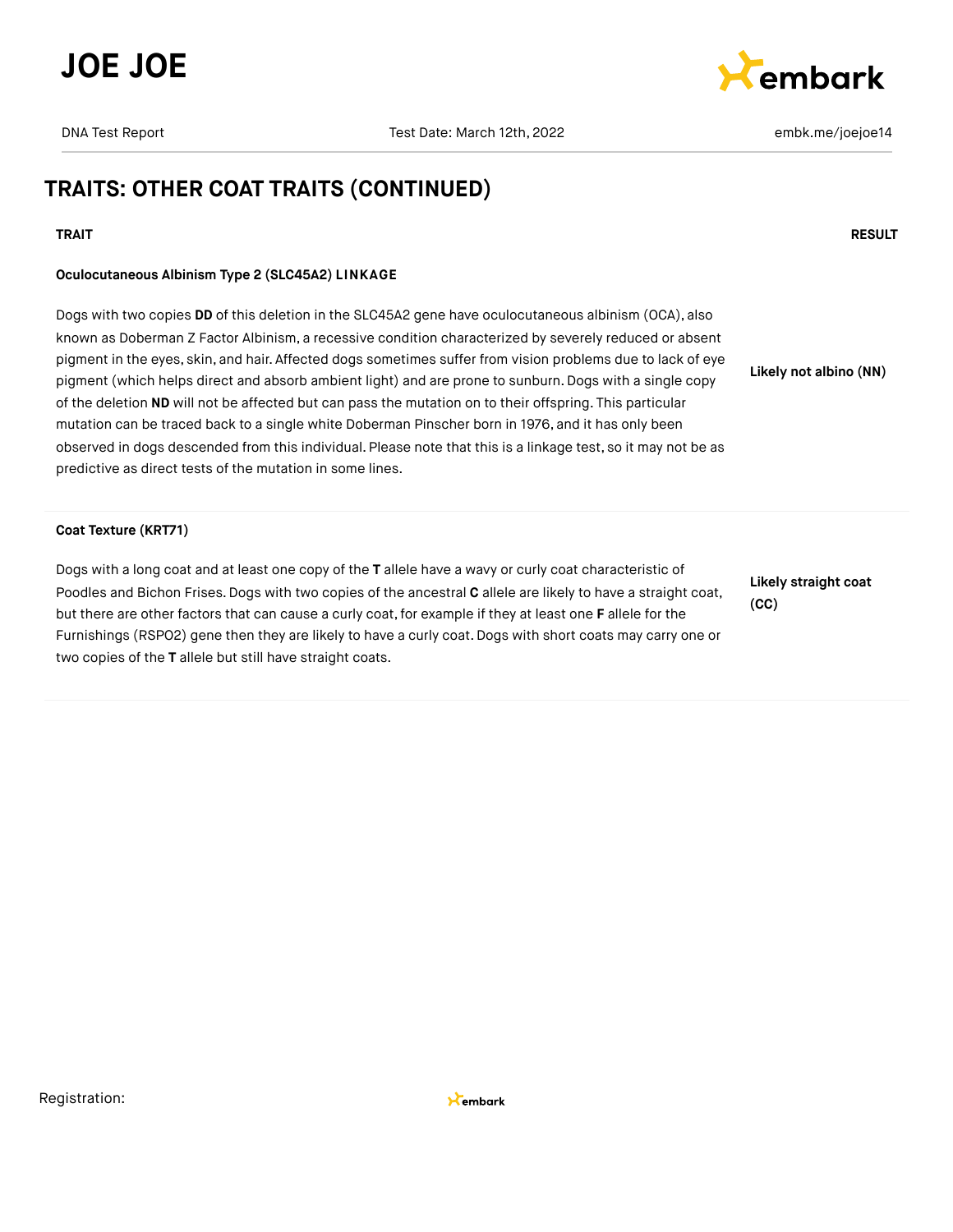



## **TRAITS: OTHER BODY FEATURES**

**TRAIT RESULT**

#### **Muzzle Length (BMP3)**

Dogs in medium-length muzzle (mesocephalic) breeds like Staffordshire Terriers and Labradors, and long muzzle (dolichocephalic) breeds like Whippet and Collie have one, or more commonly two, copies of the ancestral **C** allele.Dogs in many short-length muzzle (brachycephalic) breeds such as the English Bulldog, Pug, and Pekingese have two copies of the derived **A** allele. At least five different genes affect muzzle length in dogs, with BMP3 being the only one with a known causal mutation. For example, the skull shape of some breeds, including the dolichocephalic Scottish Terrier or the brachycephalic Japanese Chin, appear to be caused by other genes. Thus, dogs may have short or long muzzles due to other genetic factors that are not yet known to science.

**Likely medium or long muzzle (CC)**

**Tail Length (T)**

Whereas most dogs have two **C** alleles and a long tail, dogs with one **G** allele are likely to have a bobtail, which is an unusually short or absent tail. This mutation causes natural bobtail in many breeds including the Pembroke Welsh Corgi, the Australian Shepherd, and the Brittany Spaniel. Dogs with GG genotypes have not been observed, suggesting that dogs with the **GG** genotype do not survive to birth. Please note that this mutation does not explain every natural bobtail! While certain lineages of Boston Terrier, English Bulldog,Rottweiler, Miniature Schnauzer, Cavalier King Charles Spaniel, and Parson Russell Terrier, and Dobermans are born with a natural bobtail, these breeds do not have this mutation. This suggests that other unknown genetic mutations can also lead to a natural bobtail.

#### **Hind Dewclaws (LMBR1)**

Common in certain breeds such as the Saint Bernard, hind dewclaws are extra, nonfunctional digits located midway between a dog's paw and hock. Dogs with at least one copy of the **T** allele have about a 50% chance of having hind dewclaws.Note that other (currently unknown to science) mutations can also cause hind dewclaws, so some **CC** or **TC** dogs will have hind dewclaws.

**Likely normal-length tail (CC)**

**Unlikely to have hind dew claws (CC)**

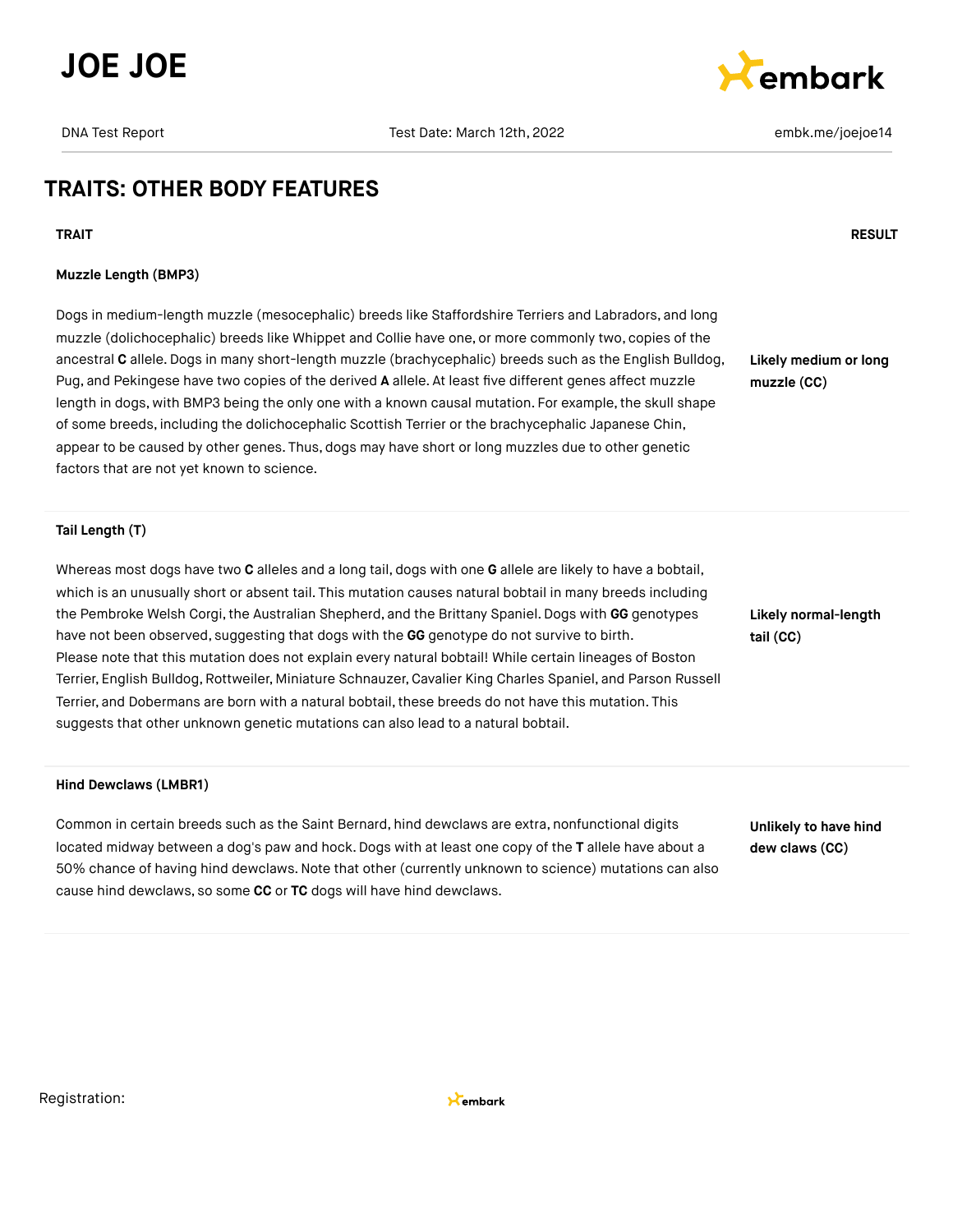



# **TRAITS: OTHER BODY FEATURES (CONTINUED)**

#### **TRAIT RESULT**

### **Blue Eye Color (ALX4) LINKAGE**

Embark researchers discovered this large duplication associated with blue eyes in Arctic breeds like Siberian Husky as well as tri-colored (non-merle) Australian Shepherds. Dogs with at least one copy of the duplication (**Dup**) are more likely to have at least one blue eye. Some dogs with the duplication may have only one blue eye (complete heterochromia) or may not have blue eyes at all; nevertheless,they can still pass the duplication and the trait to their offspring.**NN** dogs do not carry this duplication, but may have blue eyes due to other factors, such as merle. Please note that this is a linkage test, so it may not be as predictive as direct tests of the mutation in some lines.

**Less likely to have blue eyes (NN)**

#### **Back Muscling & Bulk, Large Breed (ACSL4)**

The **T** allele is associated with heavy muscling along the back and trunk in characteristically "bulky" largebreed dogs including the Saint Bernard, Bernese Mountain Dog, Greater Swiss Mountain Dog, and Rottweiler. The "bulky" **T** allele is absent from leaner shaped large breed dogs like the Great Dane, Irish Wolfhound, and Scottish Deerhound, which are fixed for the ancestral **C** allele.Note that this mutation does not seem to affect muscling in small or even mid-sized dog breeds with notable back muscling, including the American Staffordshire Terrier, Boston Terrier, and the English Bulldog.

**Likely normal muscling (CC)**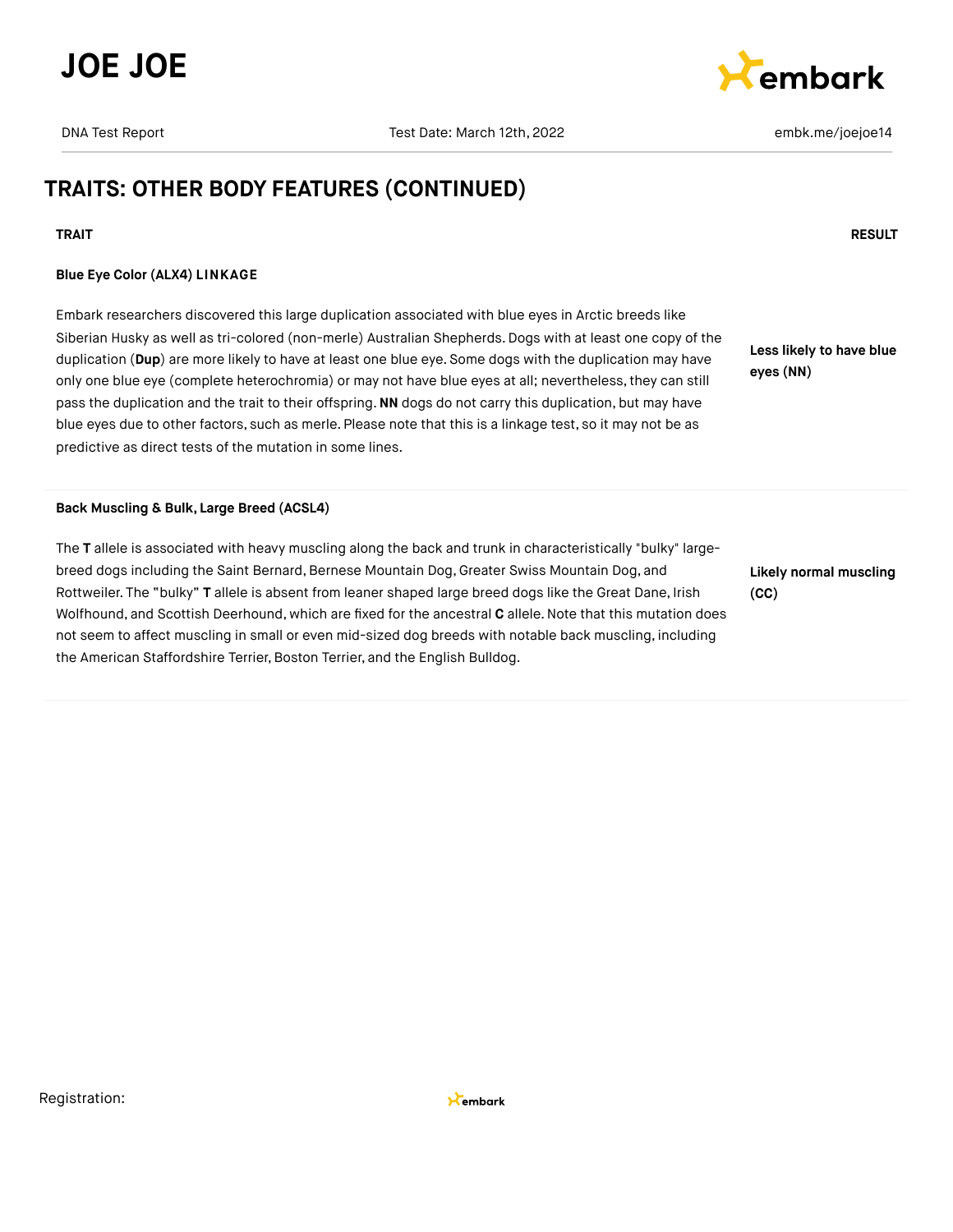



| <b>DNA Test Report</b>                             | Test Date: March 12th, 2022 | embk.me/joejoe14 |
|----------------------------------------------------|-----------------------------|------------------|
| <b>TRAITS: BODY SIZE</b>                           |                             |                  |
| <b>TRAIT</b>                                       |                             | <b>RESULT</b>    |
| <b>Body Size (IGF1)</b>                            |                             | Larger (NN)      |
| The I allele is associated with smaller body size. |                             |                  |
| Body Size (IGFR1)                                  |                             | Larger (GG)      |
| The A allele is associated with smaller body size. |                             |                  |
| <b>Body Size (STC2)</b>                            |                             | Larger (TT)      |
| The A allele is associated with smaller body size. |                             |                  |
| Body Size (GHR - E191K)                            |                             | Smaller (AA)     |
| The A allele is associated with smaller body size. |                             |                  |
| Body Size (GHR - P177L)                            |                             | Larger (CC)      |
| The T allele is associated with smaller body size. |                             |                  |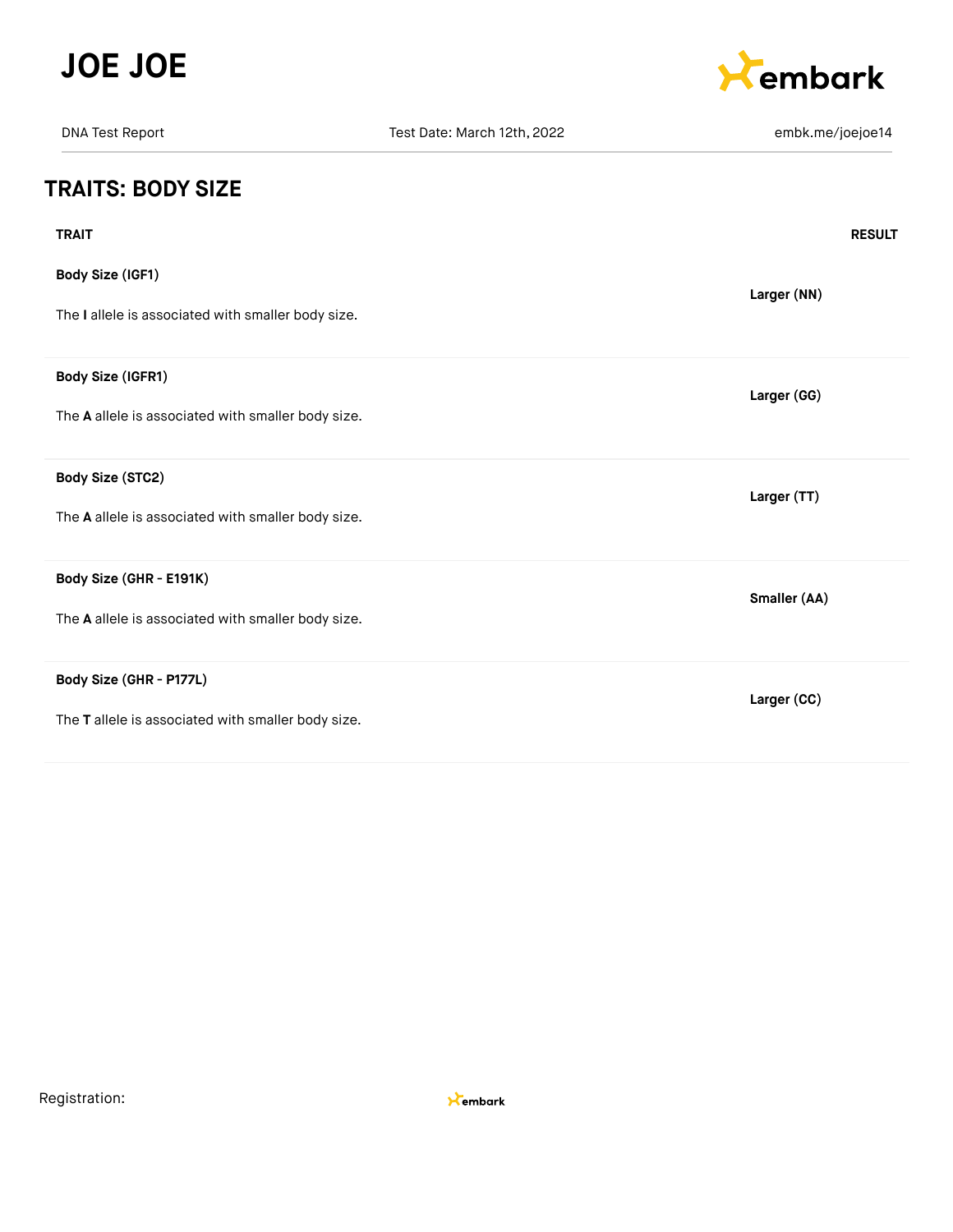



## **TRAITS: PERFORMANCE**

**TRAIT RESULT**

### **Altitude Adaptation (EPAS1)**

This mutation causes dogs to be especially tolerant of low oxygen environments (hypoxia), such as those found at high elevations.Dogs with at least one **A** allele are less susceptible to "altitude sickness." This mutation was originally identified in breeds from high altitude areas such as the Tibetan Mastiff. **Normal altitude tolerance (GG)**

## **Appetite (POMC) LINKAGE**

This mutation in the POMC gene is found primarily in Labrador and Flat Coated Retrievers.Compared to dogs with no copies of the mutation (**NN**), dogs with one (**ND**) or two (**DD**) copies of the mutation are more likely to have high food motivation, which can cause them to eat excessively, have higher body fat percentage, and be more prone to obesity. Read more about the genetics of POMC, and learn how you can contribute to research, in our blog post [\(https://embarkvet.com/resources/blog/pomc-dogs/\).](https://embarkvet.com/resources/blog/pomc-dogs/) We measure this result using a linkage test. **Normal food motivation (NN)**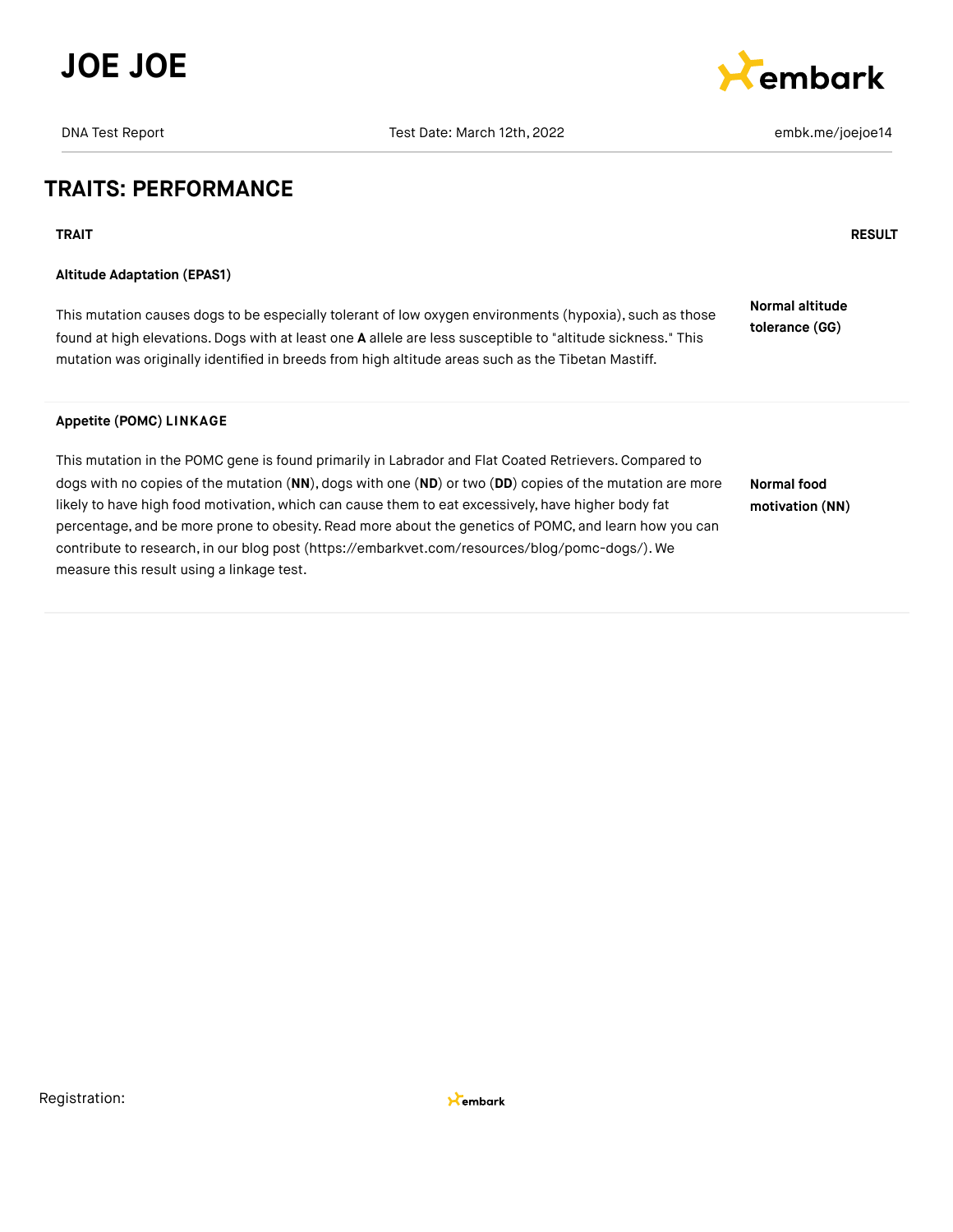



# **CLINICAL TOOLS**

These clinical genetic tools can inform clinical decisions and diagnoses. These tools do not predict increased risk for disease.

## **Alanine Aminotransferase Activity (GPT)**

Joe Joe's baseline ALT level may be Low Normal  $\bullet$ 

### **Why is this important to your vet?**

Joe Joe has one copy of a variant associated with reduced ALT activity as measured on veterinary blood chemistry panels. Please inform your veterinarian that Joe Joe has this genotype, as ALT is often used as an indicator of liver health and Joe Joe is likely to have a lower than average resting ALT activity. As such, an increase in Joe Joe's ALT activity could be evidence of liver damage, even if it is within normal limits by standard ALT reference ranges.

## **What is Alanine Aminotransferase Activity?**

Alanine aminotransferase (ALT) is a clinical tool that can be used by veterinarians to better monitor liver health. This result is not associated with liver disease. ALT is one of several values veterinarians measure on routine blood work to evaluate the liver. It is a naturally occurring enzyme located in liver cells that helps break down protein. When the liver is damaged or inflamed, ALT is released into the bloodstream.

### **How vets diagnose this condition**

Genetic testing is the only way to provide your veterinarian with this clinical tool.

### **How this condition is treated**

Veterinarians may recommend blood work to establish a baseline ALT value for healthy dogs with one or two copies of this variant.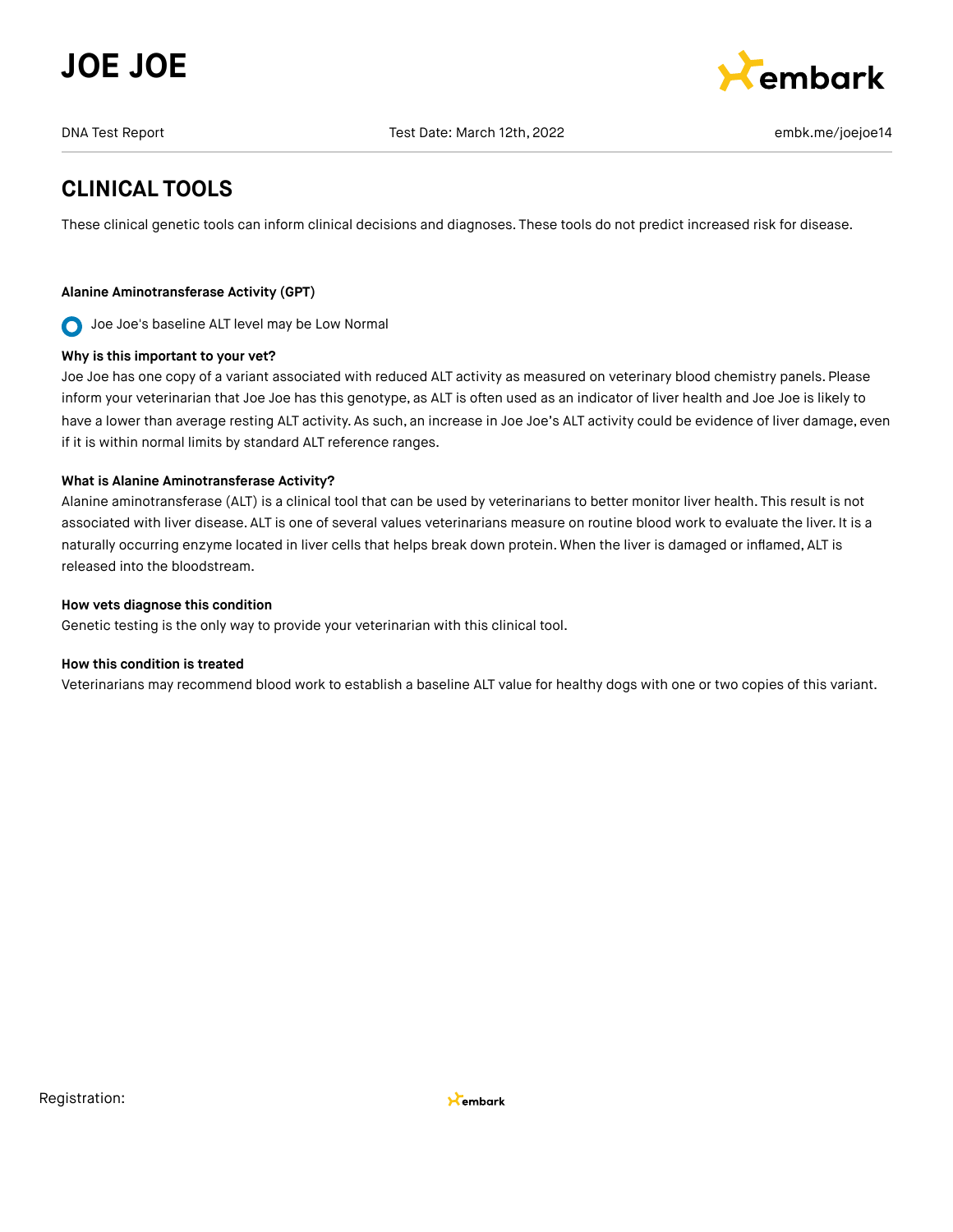



## **HEALTH REPORT**

### **How to interpret Joe Joe's genetic health results:**

If Joe Joe inherited any of the variants that we tested, they will be listed at the top of the Health Report section, along with a description of how to interpret this result. We also include all of the variants that we tested Joe Joe for that we did not detect the risk variant for.

### **A genetic test is not a diagnosis**

This genetic test does not diagnose a disease. Please talk to your vet about your dog's genetic results, or if you think that your pet may have a health condition or disease.

| Joe Joe inherited one variant that you should learn more about. |                           |                  |
|-----------------------------------------------------------------|---------------------------|------------------|
| <b>Ichthyosis, ICH1</b>                                         |                           | $\mathbf \Omega$ |
| <b>Breed-Relevant Genetic Conditions</b>                        | 9 variants not detected   |                  |
| <b>Additional Genetic Conditions</b>                            | 209 variants not detected |                  |

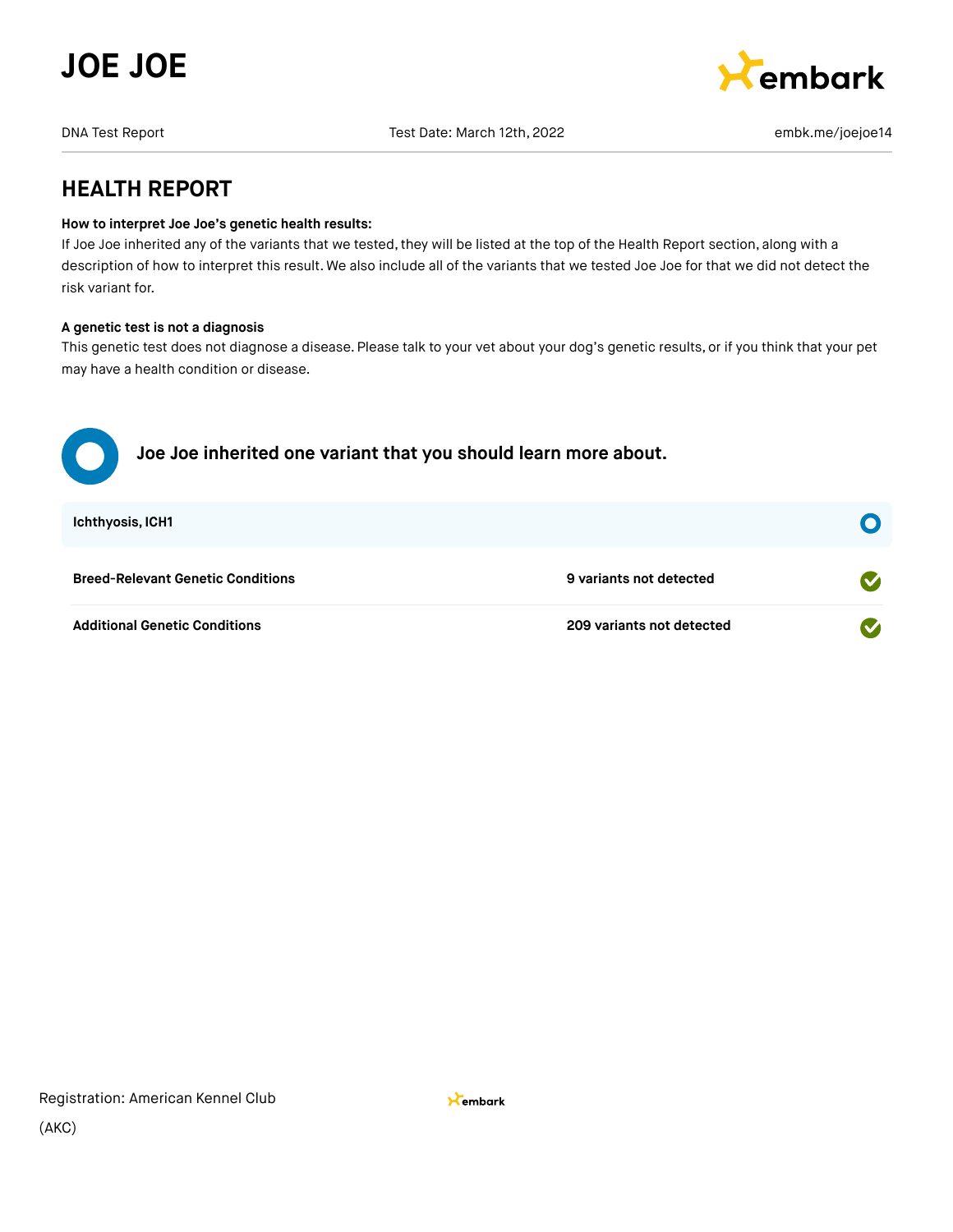



# **HEALTH REPORT**

### **Ichthyosis, ICH1 (PNPLA1,Golden Retriever Variant)**

**O** Joe Joe inherited one copy of the variant we tested

#### **What does this result mean?**

This result should not impact Joe Joe's health but it could have consequences for siblings or other related dogs if they inherited two copies of the variant. We recommend discussing this result with their owners or breeders if you are in contact.

#### **Impact on Breeding**

Your dog carries this variant and will pass it on to ~50% of his offspring.

#### **What is Ichthyosis, ICH1?**

This skin disorder gets its name from the thick, darkly pigmented scales of skin ("ichthys" is Greek for "fish") that affected dogs display on their noses, paw pads, and muzzles.

#### **When signs & symptoms develop in affected dogs**

As puppies, affected dogs can show signs of scaling. This disease tends to worsen with age.

#### **How vets diagnose this condition**

Examining the characteristic lesions is the first step in diagnosing Ichthyosis. Confirmatory genetic testing and/or skin biopsies can also be performed.

#### **How this condition is treated**

There is no definitive treatment for ichthyosis: typically, ichthyotic dogs are maintained on a continuous treatment of mild antidandruff shampoos and moisturizing rinses. This is a chronic and frustrating condition to manage.

#### **Actions to take if your dog is affected**

Following your veterinarian's advice on skin care and nutrition is the best way to manage ichthyosis.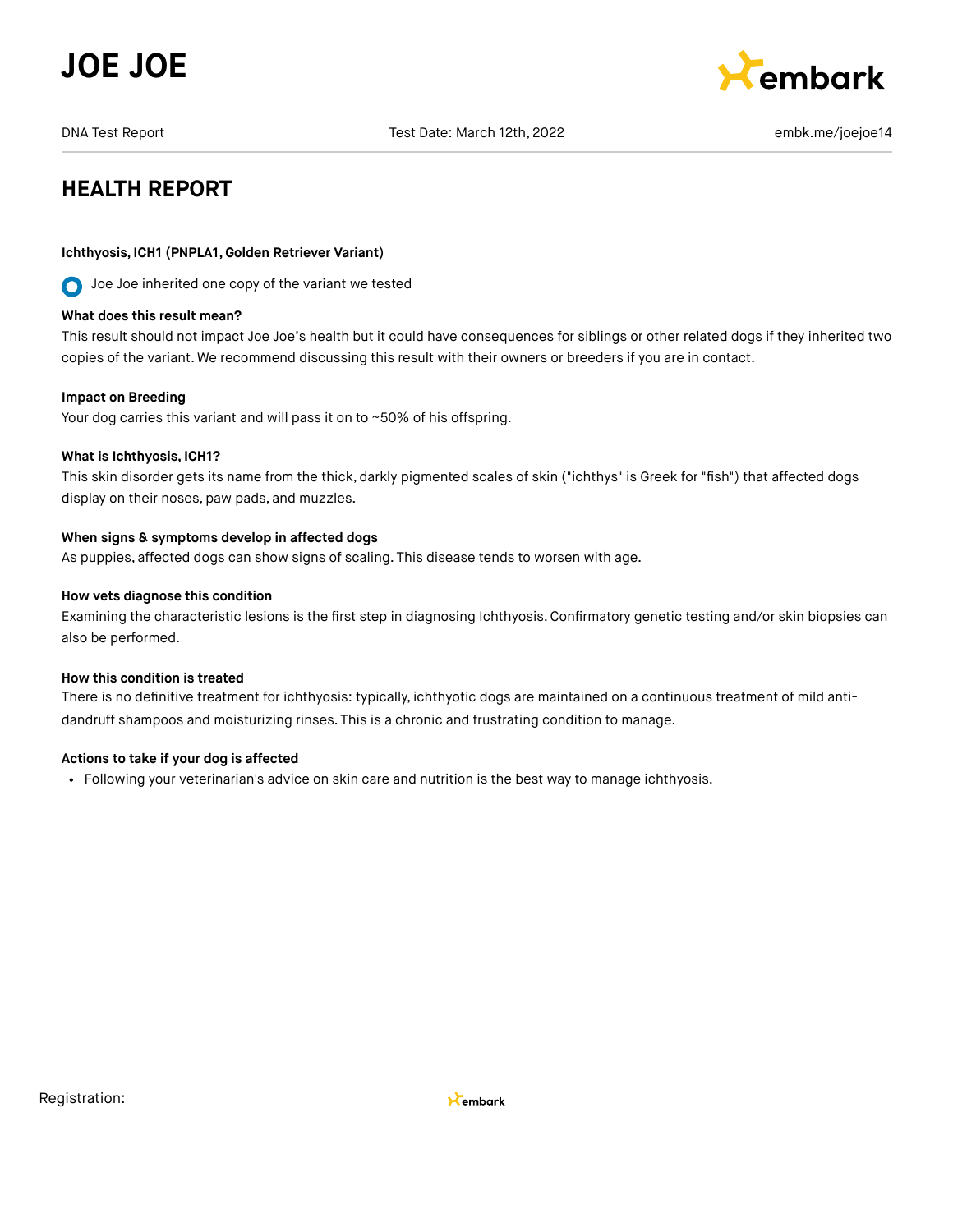



# **BREED-RELEVANT CONDITIONS TESTED**



**Joe Joe did not have the variants that we tested for, that are relevant to his breed:**

- **Progressive Retinal Atrophy, prcd (PRCD Exon 1)**
- **Golden Retriever Progressive Retinal Atrophy 1, GR-PRA1 (SLC4A3)**
- **Golden Retriever Progressive Retinal Atrophy 2,GR-PRA2 (TTC8)**  $\blacktriangledown$
- **Neuronal Ceroid Lipofuscinosis 5,NCL 5 (CLN5 Exon 4 Deletion,Golden Retriever Variant)**  $\blacktriangledown$
- **Degenerative Myelopathy,DM (SOD1A)**  $\blacktriangledown$
- **Muscular Dystrophy (DMD,Golden Retriever Variant)**  $\blacktriangledown$
- **Congenital Myasthenic Syndrome,CMS (COLQ, Golden Retriever Variant)**  $\blacktriangledown$
- **Dystrophic Epidermolysis Bullosa (COL7A1,Golden Retriever Variant)**  $\boldsymbol{\mathcal{S}}$
- **Osteogenesis Imperfecta,Brittle Bone Disease (COL1A1,Golden Retriever Variant)**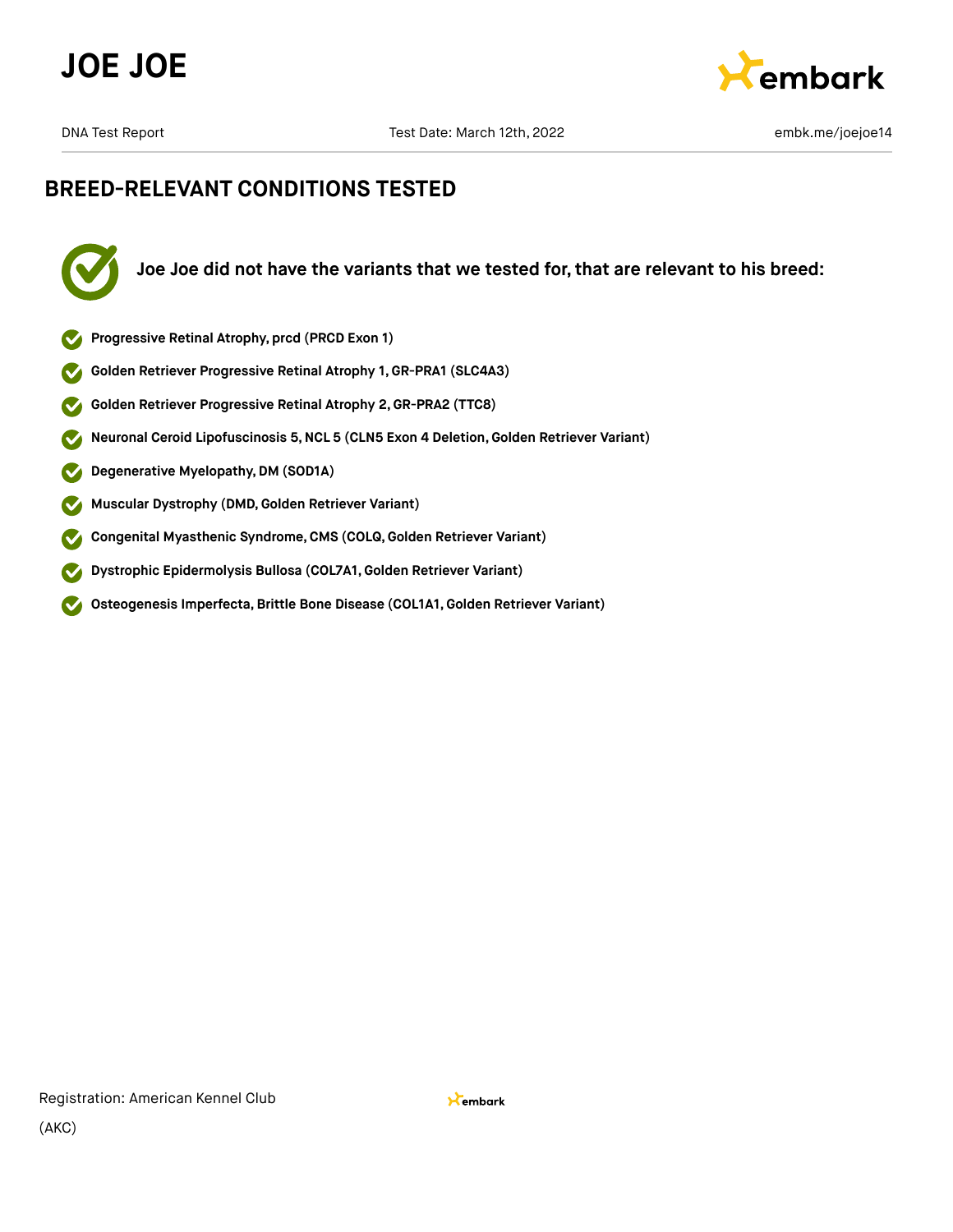



**Joe Joe did not have the variants that we tested for, in the following conditions that the potential effect on dogs with Joe Joe's breed may not yet be known.**

- **MDR1 Drug Sensitivity (ABCB1)**
- **P2Y12 Receptor Platelet Disorder (P2Y12)**
- **Factor IX Deficiency, Hemophilia B (F9 Exon 7, Terrier Variant)**
- **Factor IX Deficiency,Hemophilia B (F9 Exon 7, Rhodesian Ridgeback Variant)**
- **Factor VII Deficiency (F7 Exon 5)**
- **Factor VIII Deficiency, Hemophilia A (F8 Exon 10, Boxer Variant)**
- **Factor VIII Deficiency,Hemophilia A (F8 Exon 11,German Shepherd Variant 1)**
- **Factor VIII Deficiency,Hemophilia A (F8 Exon 1, German Shepherd Variant 2)**
- **Thrombopathia (RASGRP1 Exon 5,Basset Hound Variant)**
- **Thrombopathia (RASGRP1 Exon 8, Landseer Variant)**
- **Thrombopathia (RASGRP1 Exon 5, American Eskimo Dog Variant)**
- **Von Willebrand Disease Type III, Type III vWD (VWF Exon 4, Terrier Variant)**
- **Von Willebrand Disease Type III, Type III vWD (VWF Exon 7, Shetland Sheepdog Variant)**
- **Von Willebrand Disease Type I, Type I vWD (VWF)**
- **Von Willebrand Disease Type II, Type II vWD (VWF, Pointer Variant)**
- **Canine Leukocyte Adhesion Deficiency Type I,CLAD I (ITGB2, Setter Variant)**
- **Canine Leukocyte Adhesion Deficiency Type III, CLAD III (FERMT3,German Shepherd Variant)**

Kembark

- **Congenital Macrothrombocytopenia (TUBB1 Exon 1, Cairn and Norfolk Terrier Variant)**
- **Canine Elliptocytosis (SPTB Exon 30)**
- **Glanzmann's Thrombasthenia Type I (ITGA2B Exon 13,Great Pyrenees Variant)**
- **Glanzmann's Thrombasthenia Type I (ITGA2B Exon 12,Otterhound Variant)**
- **May-Hegglin Anomaly (MYH9)**
- **Prekallikrein Deficiency (KLKB1 Exon 8)**

Registration: American Kennel Club

(AKC)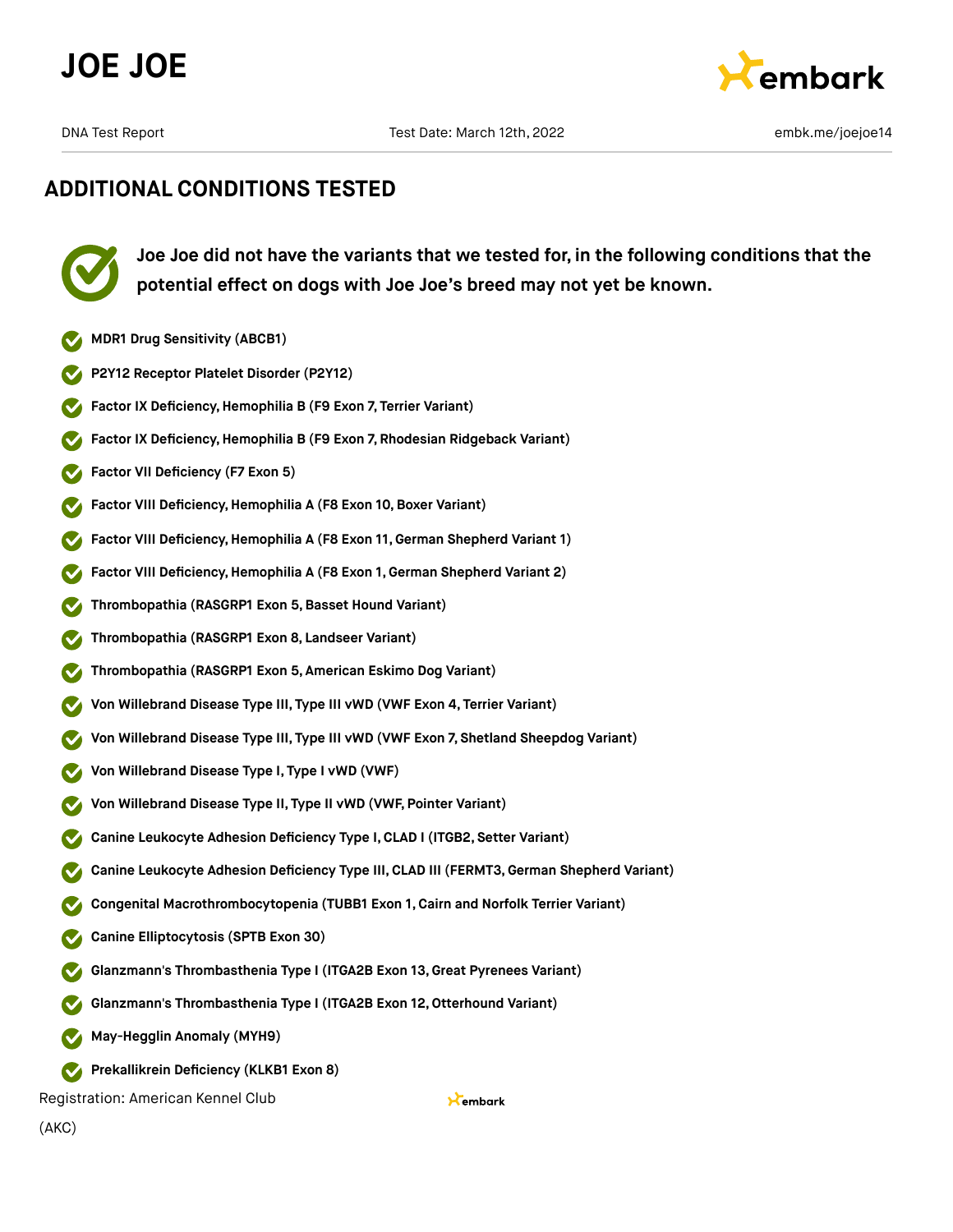



- **Pyruvate Kinase Deficiency (PKLR Exon 7, Pug Variant)**
- **Pyruvate Kinase Deficiency (PKLR Exon 7,Beagle Variant)**
- **Pyruvate Kinase Deficiency (PKLR Exon 10, Terrier Variant)**
- **Trapped Neutrophil Syndrome, TNS (VPS13B)**
- **Ligneous Membranitis, LM (PLG)**
- **Platelet Factor X Receptor Deficiency, Scott Syndrome (TMEM16F)**
- **Methemoglobinemia (CYB5R3)**
- **Bernard-Soulier Syndrome,BSS (GP9,Cocker Spaniel Variant)**
- **Congenital Hypothyroidism (TPO, Tenterfield Terrier Variant)**
- **Congenital Hypothyroidism (TPO, Rat, Toy,Hairless Terrier Variant)**
- **Congenital Dyshormonogenic Hypothyroidism with Goiter (SLC5A5, Shih Tzu Variant)**
- **Complement 3 Deficiency,C3 Deficiency (C3)**
- **Severe Combined Immunodeficiency, SCID (PRKDC, Terrier Variant)**
- **Severe Combined Immunodeficiency, SCID (RAG1, Wetterhoun Variant)**
- **X-linked Severe Combined Immunodeficiency, X-SCID (IL2RG Exon 1, Basset Hound Variant)**
- **X-linked Severe Combined Immunodeficiency, X-SCID (IL2RG,Corgi Variant)**
- **Progressive Retinal Atrophy,rcd1 (PDE6B Exon 21, Irish Setter Variant)**
- **Progressive Retinal Atrophy,rcd3 (PDE6A)**
- **Progressive Retinal Atrophy,CNGA (CNGA1 Exon 9)**
- **Progressive Retinal Atrophy, PRA1 (CNGB1)**
- **Progressive Retinal Atrophy (SAG)**
- **Progressive Retinal Atrophy, crd1 (PDE6B, American Staffordshire Terrier Variant)**
- **Progressive Retinal Atrophy, crd4/cord1 (RPGRIP1)**
- **X-Linked Progressive Retinal Atrophy 1, XL-PRA1 (RPGR)**
- **Progressive Retinal Atrophy, PRA3 (FAM161A)**

Registration: American Kennel Club

Kembark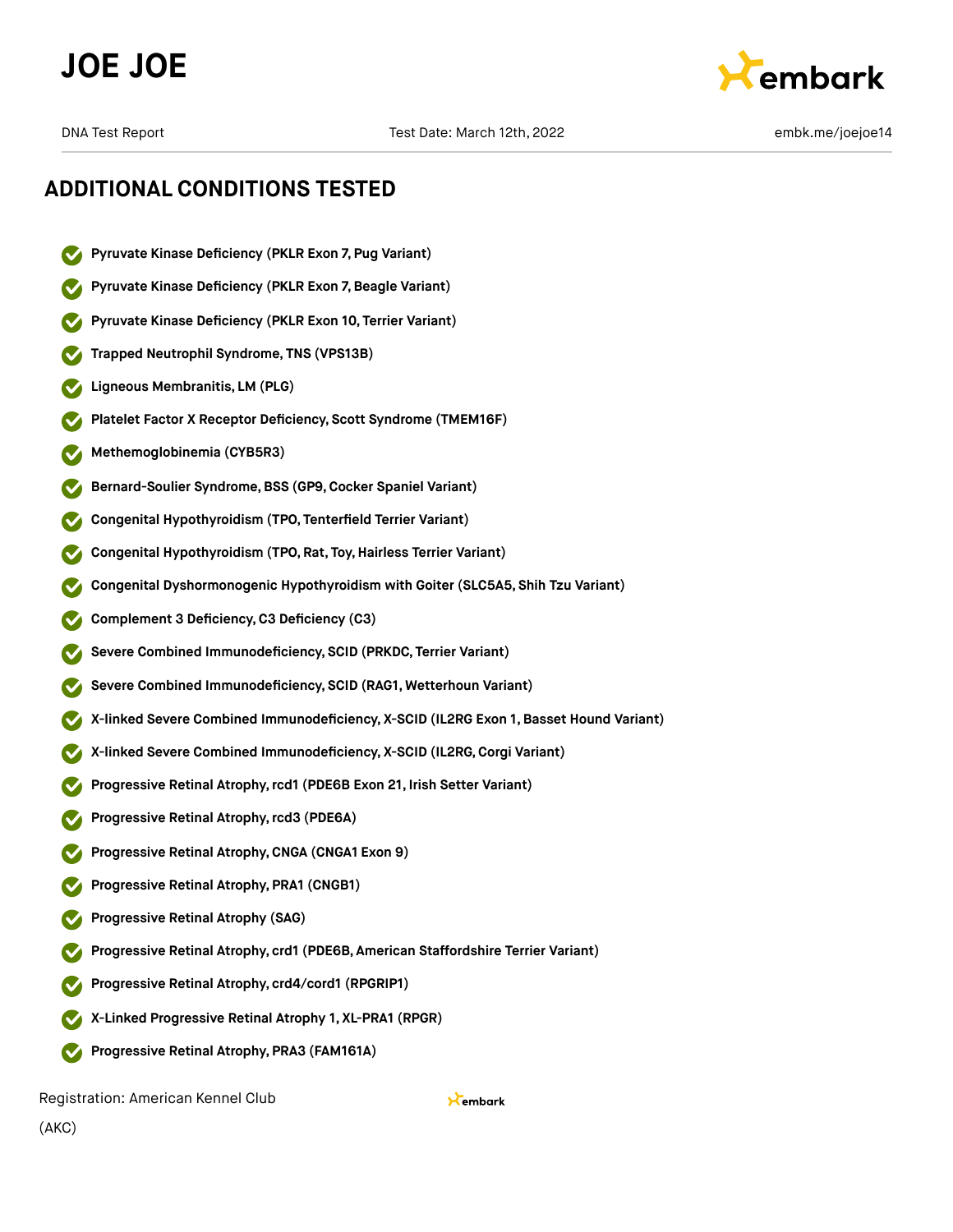



## **ADDITIONAL CONDITIONS TESTED**

- **Collie Eye Anomaly,Choroidal Hypoplasia,CEA (NHEJ1)**
- **Day Blindness,Cone Degeneration, Achromatopsia (CNGB3 Deletion, Alaskan Malamute Variant)**
- **Day Blindness,Cone Degeneration, Achromatopsia (CNGB3 Exon 6,German Shorthaired Pointer Variant)**
- **Achromatopsia (CNGA3 Exon 7,German Shepherd Variant)**
- **Achromatopsia (CNGA3 Exon 7, Labrador Retriever Variant)**
- **Autosomal Dominant Progressive Retinal Atrophy (RHO)**
- **Canine Multifocal Retinopathy, cmr1 (BEST1 Exon 2)**
- **Canine Multifocal Retinopathy, cmr2 (BEST1 Exon 5,Coton de Tulear Variant)**
- **Canine Multifocal Retinopathy, cmr3 (BEST1 Exon 10 Deletion, Finnish and Swedish Lapphund, Lapponian Herder Variant)**
- **Primary Open Angle Glaucoma (ADAMTS10 Exon 9,Norwegian Elkhound Variant)**
- **Primary Open Angle Glaucoma (ADAMTS10 Exon 17, Beagle Variant)**
- **Primary Open Angle Glaucoma (ADAMTS17 Exon 11,Basset Fauve de Bretagne Variant)**
- **Primary Open Angle Glaucoma and Primary Lens Luxation (ADAMTS17 Exon 2,Chinese Shar-Pei Variant)**
- **Goniodysgenesis and Glaucoma, Pectinate Ligament Dysplasia, PLD (OLFM3)**
- **Hereditary Cataracts, Early-Onset Cataracts, Juvenile Cataracts (HSF4 Exon 9, Australian Shepherd Variant)**
- **Primary Lens Luxation (ADAMTS17)**
- **Congenital Stationary Night Blindness (RPE65,Briard Variant)**
- **Congenital Stationary Night Blindness (LRIT3,Beagle Variant)**
- **Macular Corneal Dystrophy, MCD (CHST6)**
- **2,8-Dihydroxyadenine Urolithiasis, 2,8-DHA Urolithiasis (APRT)**
- **Cystinuria Type I-A (SLC3A1,Newfoundland Variant)**
- **Cystinuria Type II-A (SLC3A1, Australian Cattle Dog Variant)**
- **Cystinuria Type II-B (SLC7A9, Miniature Pinscher Variant)**
- **Hyperuricosuria and Hyperuricemia or Urolithiasis, HUU (SLC2A9)**
- **Polycystic Kidney Disease, PKD (PKD1)**

Registration: American Kennel Club

Kembark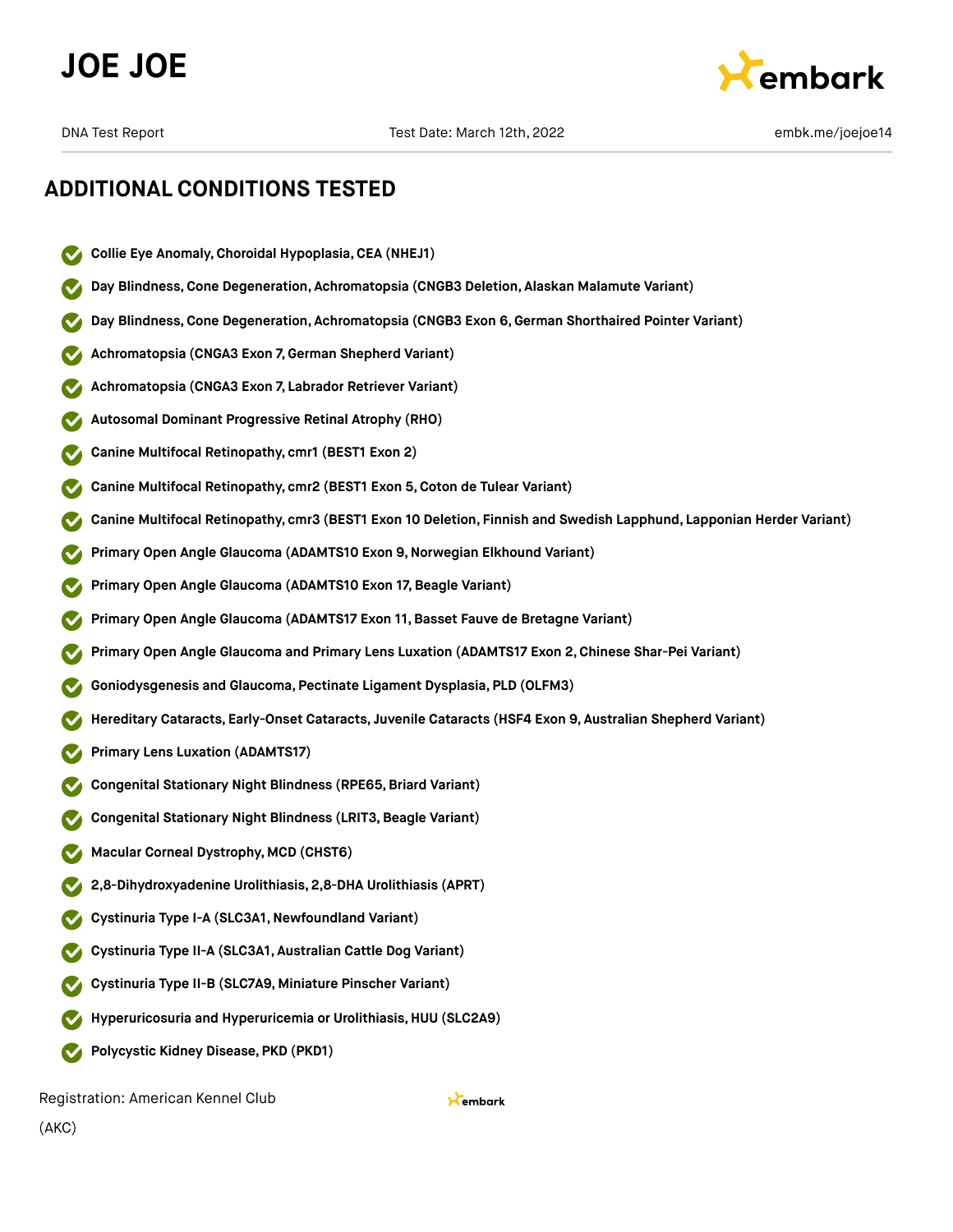



- **Primary Hyperoxaluria (AGXT)**
- **Protein Losing Nephropathy, PLN (NPHS1)**
- **X-Linked Hereditary Nephropathy, XLHN (COL4A5 Exon 35, Samoyed Variant 2)**
- **Autosomal Recessive Hereditary Nephropathy, Familial Nephropathy, ARHN (COL4A4 Exon 30, English Springer Spaniel Variant)**
- **Autosomal Recessive Hereditary Nephropathy, Familial Nephropathy, ARHN (COL4A4 Exon 3,Cocker Spaniel Variant)**
- **Fanconi Syndrome (FAN1,Basenji Variant)**
- **Primary Ciliary Dyskinesia, PCD (CCDC39 Exon 3,Old English Sheepdog Variant)**
- **Primary Ciliary Dyskinesia, PCD (NME5, Alaskan Malamute Variant)**
- **Congenital Keratoconjunctivitis Sicca and Ichthyosiform Dermatosis, Dry Eye Curly Coat Syndrome, CKCSID (FAM83H Exon 5)**
- **X-linked Ectodermal Dysplasia, Anhidrotic Ectodermal Dysplasia, XHED (EDA Intron 8)**
- **Renal Cystadenocarcinoma and Nodular Dermatofibrosis, RCND (FLCN Exon 7)**
- **Canine Fucosidosis (FUCA1)**
- **Glycogen Storage Disease Type II, Pompe's Disease,GSD II (GAA, Finnish and Swedish Lapphund, Lapponian Herder Variant)**
- **Glycogen Storage Disease Type IA, Von Gierke Disease,GSD IA (G6PC, Maltese Variant)**
- **Glycogen Storage Disease Type IIIA,GSD IIIA (AGL,Curly Coated Retriever Variant)**
- **Mucopolysaccharidosis Type IIIA, Sanfilippo Syndrome Type A, MPS IIIA (SGSH Exon 6,Dachshund Variant)**
- **Mucopolysaccharidosis Type IIIA, Sanfilippo Syndrome Type A, MPS IIIA (SGSH Exon 6,New Zealand Huntaway Variant)**
- **Mucopolysaccharidosis Type VII, Sly Syndrome, MPS VII (GUSB Exon 5, Terrier Brasileiro Variant)**
- **Mucopolysaccharidosis Type VII, Sly Syndrome, MPS VII (GUSB Exon 3,German Shepherd Variant)**
- **Glycogen storage disease Type VII, Phosphofructokinase Deficiency, PFK Deficiency (PFKM, Whippet and English Springer Spaniel Variant)**
- **Glycogen storage disease Type VII, Phosphofructokinase Deficiency, PFK Deficiency (PFKM, Wachtelhund Variant)**
- **Lagotto Storage Disease (ATG4D)**
- **Neuronal Ceroid Lipofuscinosis 1,NCL 1 (PPT1 Exon 8,Dachshund Variant 1)**
- **Neuronal Ceroid Lipofuscinosis 2,NCL 2 (TPP1 Exon 4,Dachshund Variant 2)**

**Neuronal Ceroid Lipofuscinosis,Cerebellar Ataxia,NCL4A (ARSG Exon 2, American Staffordshire Terrier Variant)**

Kembark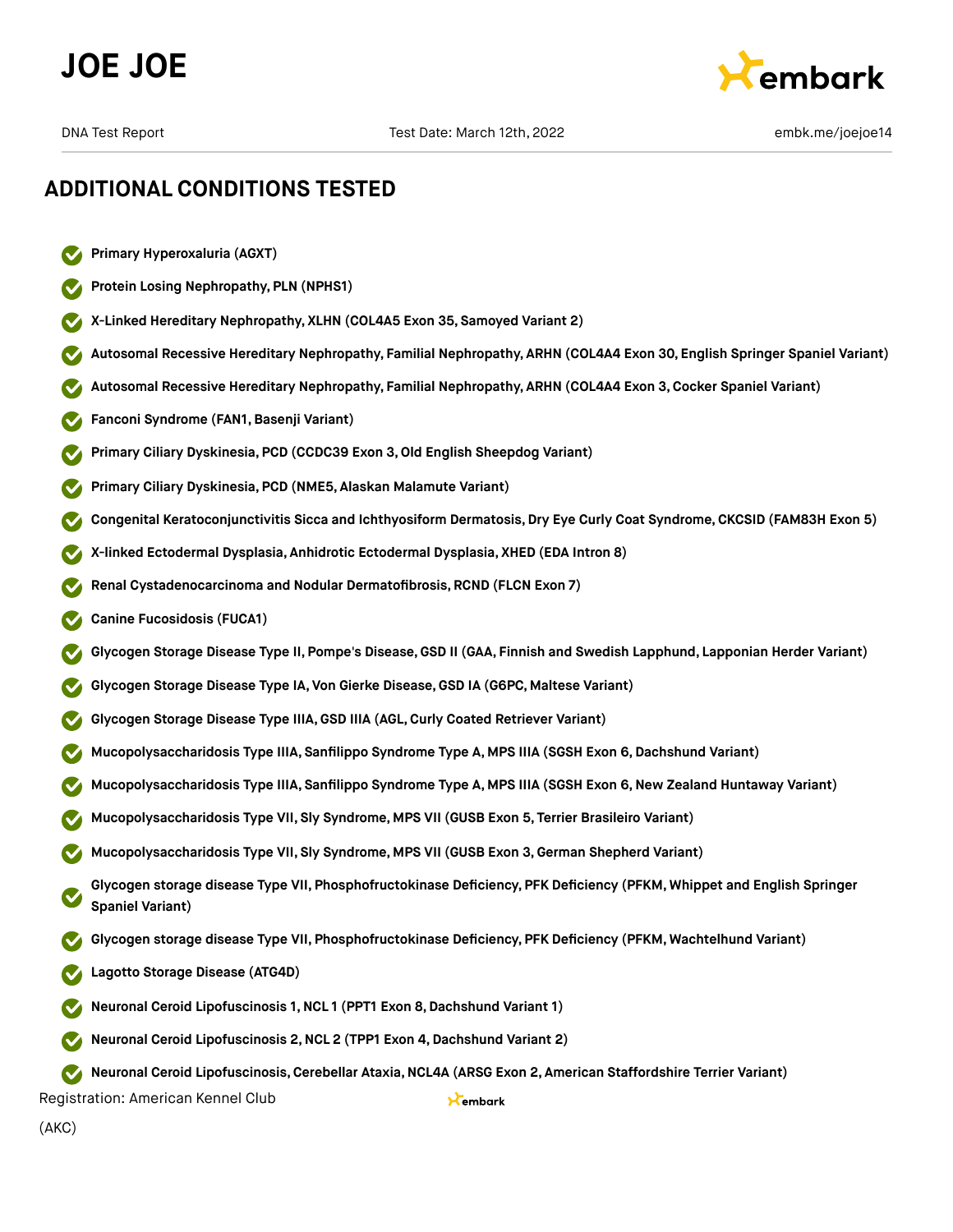



- **Neuronal Ceroid Lipofuscinosis 5,NCL 5 (CLN5 Exon 4 SNP, Border Collie Variant)**
- **Neuronal Ceroid Lipofuscinosis 6,NCL 6 (CLN6 Exon 7, Australian Shepherd Variant)**
- **Neuronal Ceroid Lipofuscinosis 8,NCL 8 (CLN8 Exon 2, English Setter Variant)**
- **Neuronal Ceroid Lipofuscinosis 7,NCL 7 (MFSD8,Chihuahua and Chinese Crested Variant)**
- **Neuronal Ceroid Lipofuscinosis 8,NCL 8 (CLN8, Australian Shepherd Variant)**
- **Neuronal Ceroid Lipofuscinosis 10,NCL 10 (CTSD Exon 5, American Bulldog Variant)**
- **Neuronal Ceroid Lipofuscinosis 8,NCL 8 (CLN8 Insertion, Saluki Variant)**
- **Late-Onset Neuronal Ceroid Lipofuscinosis,NCL 12 (ATP13A2, Australian Cattle Dog Variant)**
- **GM1 Gangliosidosis (GLB1 Exon 15, Shiba Inu Variant)**
- **GM1 Gangliosidosis (GLB1 Exon 15, Alaskan Husky Variant)**
- **GM1 Gangliosidosis (GLB1 Exon 2, Portuguese Water Dog Variant)**
- **GM2 Gangliosidosis (HEXB, Poodle Variant)**
- **GM2 Gangliosidosis (HEXA, Japanese Chin Variant)**
- **Globoid Cell Leukodystrophy, Krabbe disease (GALC Exon 5, Terrier Variant)**
- **Autosomal Recessive Amelogenesis Imperfecta, Familial Enamel Hypoplasia (ENAM Deletion, Italian Greyhound Variant)**
- **Autosomal Recessive Amelogenesis Imperfecta, Familial Enamel Hypoplasia (ENAM SNP, Parson Russell Terrier Variant)**
- **Persistent Mullerian Duct Syndrome, PMDS (AMHR2)**
- **Deafness and Vestibular Syndrome of Dobermans, DVDob, DINGS (MYO7A)**
- **Shar-Pei Autoinflammatory Disease, SPAID, Shar-Pei Fever (MTBP)**
- **Neonatal Interstitial Lung Disease (LAMP3)**
- **Recurrent Inflammatory Pulmonary Disease, RIPD (AKNA, Rough Collie Variant)**
- **Alaskan Husky Encephalopathy, Subacute Necrotizing Encephalomyelopathy (SLC19A3)**
- **Alexander Disease (GFAP)**
- **Cerebellar Abiotrophy,Neonatal Cerebellar Cortical Degeneration,NCCD (SPTBN2,Beagle Variant)**
- **Cerebellar Ataxia, Progressive Early-Onset Cerebellar Ataxia (SEL1L, Finnish Hound Variant)**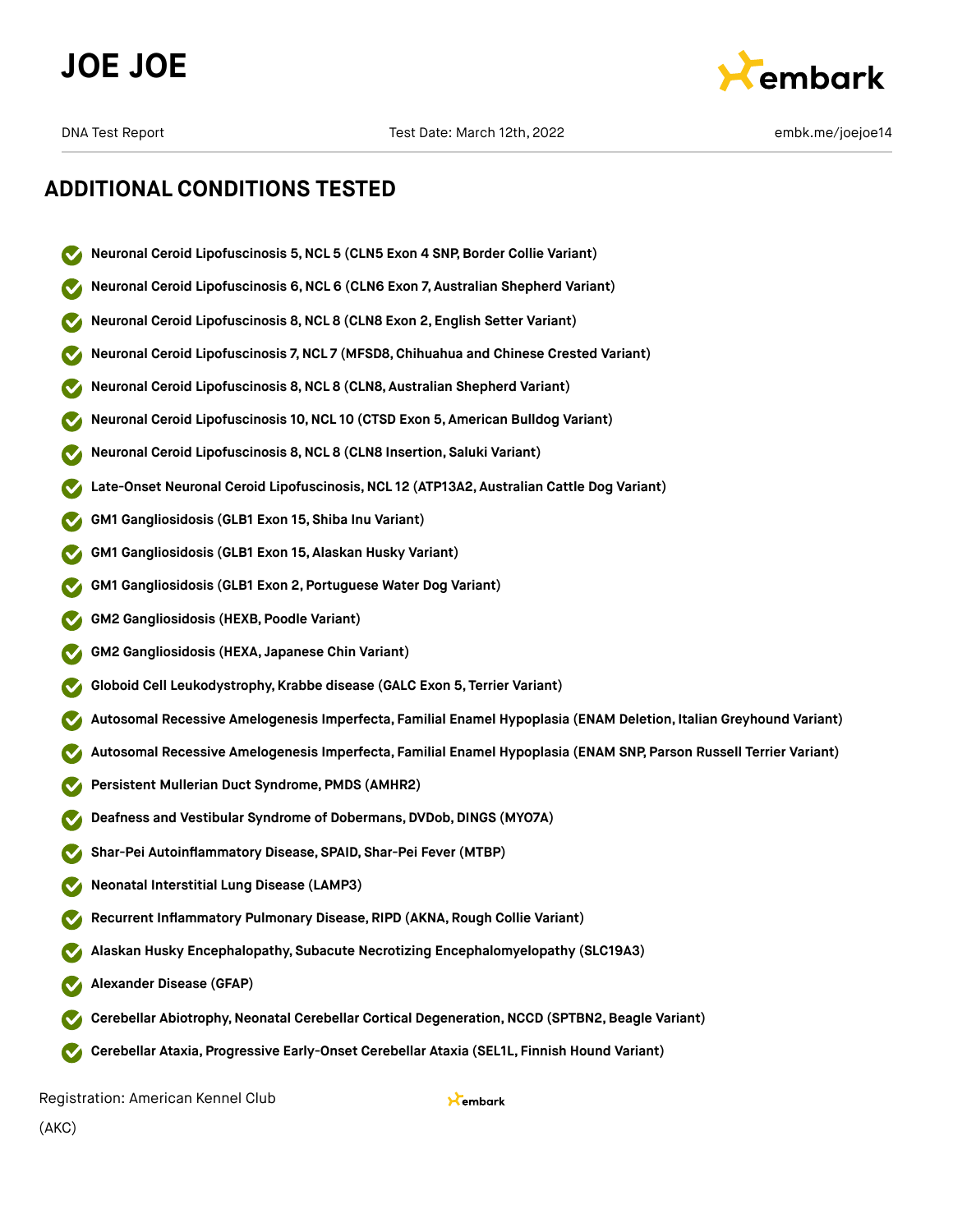



# **ADDITIONAL CONDITIONS TESTED**

- **Cerebellar Hypoplasia (VLDLR, Eurasier Variant)**
- **Spinocerebellar Ataxia, Late-Onset Ataxia, LoSCA (CAPN1)**
- **Spinocerebellar Ataxia with Myokymia and/or Seizures (KCNJ10)**
- **Hereditary Ataxia,Cerebellar Degeneration (RAB24,Old English Sheepdog and Gordon Setter Variant)**
- **Benign Familial Juvenile Epilepsy, Remitting Focal Epilepsy (LGI2)**
- **Fetal-Onset Neonatal Neuroaxonal Dystrophy (MFN2,Giant Schnauzer Variant)**
- **Hypomyelination and Tremors (FNIP2, Weimaraner Variant)**
- **Shaking Puppy Syndrome, X-linked Generalized Tremor Syndrome (PLP1, English Springer Spaniel Variant)**
- **Neuroaxonal Dystrophy,NAD (TECPR2, Spanish Water Dog Variant)**
- **Neuroaxonal Dystrophy,NAD (VPS11, Rottweiler Variant)**
- **L-2-Hydroxyglutaricaciduria, L2HGA (L2HGDH, Staffordshire Bull Terrier Variant)**
- **Neonatal Encephalopathy with Seizures, NEWS (ATF2)**
- **Alaskan Malamute Polyneuropathy, AMPN (NDRG1 SNP)**
- **Narcolepsy (HCRTR2 Intron 4,Doberman Pinscher Variant)**
- **Narcolepsy (HCRTR2 Intron 6, Labrador Retriever Variant)**
- **Narcolepsy (HCRTR2 Exon 1,Dachshund Variant)**
- **Progressive Neuronal Abiotrophy,Canine Multiple System Degeneration,CMSD (SERAC1 Exon 15, Kerry Blue Terrier Variant)**
- **Progressive Neuronal Abiotrophy,Canine Multiple System Degeneration,CMSD (SERAC1 Exon 4, Chinese Crested Variant)**
- **Juvenile Laryngeal Paralysis and Polyneuropathy, Polyneuropathy with Ocular Abnormalities and Neuronal Vacuolation, POANV (RAB3GAP1, Rottweiler Variant)**

Kembark

- **Hereditary Sensory Autonomic Neuropathy, Acral Mutilation Syndrome, AMS (GDNF-AS, Spaniel and Pointer Variant)**
- **Sensory Neuropathy (FAM134B,Border Collie Variant)**
- **Juvenile-Onset Polyneuropathy, Leonberger Polyneuropathy 1, LPN1 (LPN1, ARHGEF10)**
- **Juvenile Myoclonic Epilepsy (DIRAS1)**
- **Juvenile-Onset Polyneuropathy, Leonberger Polyneuropathy 2, LPN2 (GJA9)**
- **Spongy Degeneration with Cerebellar Ataxia 1, SDCA1, SeSAME/EAST Syndrome (KCNJ10)**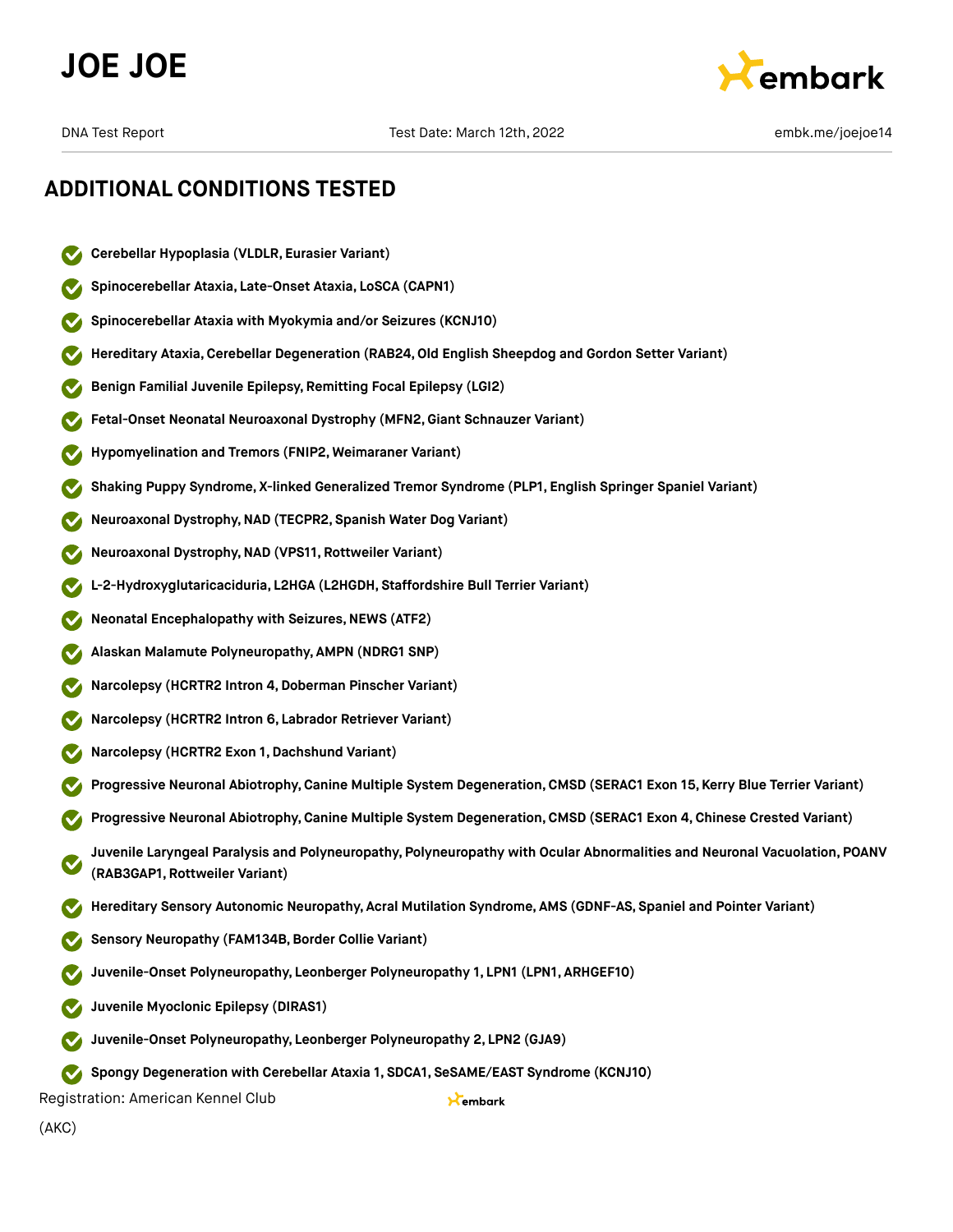



# **ADDITIONAL CONDITIONS TESTED**

- **Spongy Degeneration with Cerebellar Ataxia 2, SDCA2 (ATP1B2)**
- **Dilated Cardiomyopathy,DCM1 (PDK4,Doberman Pinscher Variant 1)**
- **Dilated Cardiomyopathy, DCM2 (TTN, Doberman Pinscher Variant 2)**
- **Long QT Syndrome (KCNQ1)**
- **Cardiomyopathy and Juvenile Mortality (YARS2)**
- **Muscular Dystrophy (DMD,Cavalier King Charles Spaniel Variant 1)**
- **Limb Girdle Muscular Dystrophy (SGCD,Boston Terrier Variant)**
- **Ullrich-like Congenital Muscular Dystrophy (COL6A3 Exon 10, Labrador Retriever Variant)**
- **Centronuclear Myopathy,CNM (PTPLA)**
- **Exercise-Induced Collapse, EIC (DNM1)**
- **Inherited Myopathy of Great Danes (BIN1)**
- **Myostatin Deficiency,Bully Whippet Syndrome (MSTN)**
- **Myotonia Congenita (CLCN1 Exon 7, Miniature Schnauzer Variant)**
- **Myotonia Congenita (CLCN1 Exon 23, Australian Cattle Dog Variant)**
- **Nemaline Myopathy (NEB, American Bulldog Variant)**
- **Myotubular Myopathy 1, X-linked Myotubular Myopathy, XL-MTM (MTM1, Labrador Retriever Variant)**
- **Inflammatory Myopathy (SLC25A12)**
- **Hypocatalasia, Acatalasemia (CAT)**
- **Pyruvate Dehydrogenase Deficiency (PDP1, Spaniel Variant)**
- **Malignant Hyperthermia (RYR1)**
- **Imerslund-Grasbeck Syndrome, Selective Cobalamin Malabsorption (CUBN Exon 53,Border Collie Variant)**
- **Imerslund-Grasbeck Syndrome, Selective Cobalamin Malabsorption (CUBN Exon 8,Beagle Variant)**
- **Inherited Selected Cobalamin Malabsorption with Proteinuria (CUBN, Komondor Variant)**
- **Lundehund Syndrome (LEPREL1)**
- **Congenital Myasthenic Syndrome,CMS (CHAT,Old Danish Pointing Dog Variant)**  $\sim$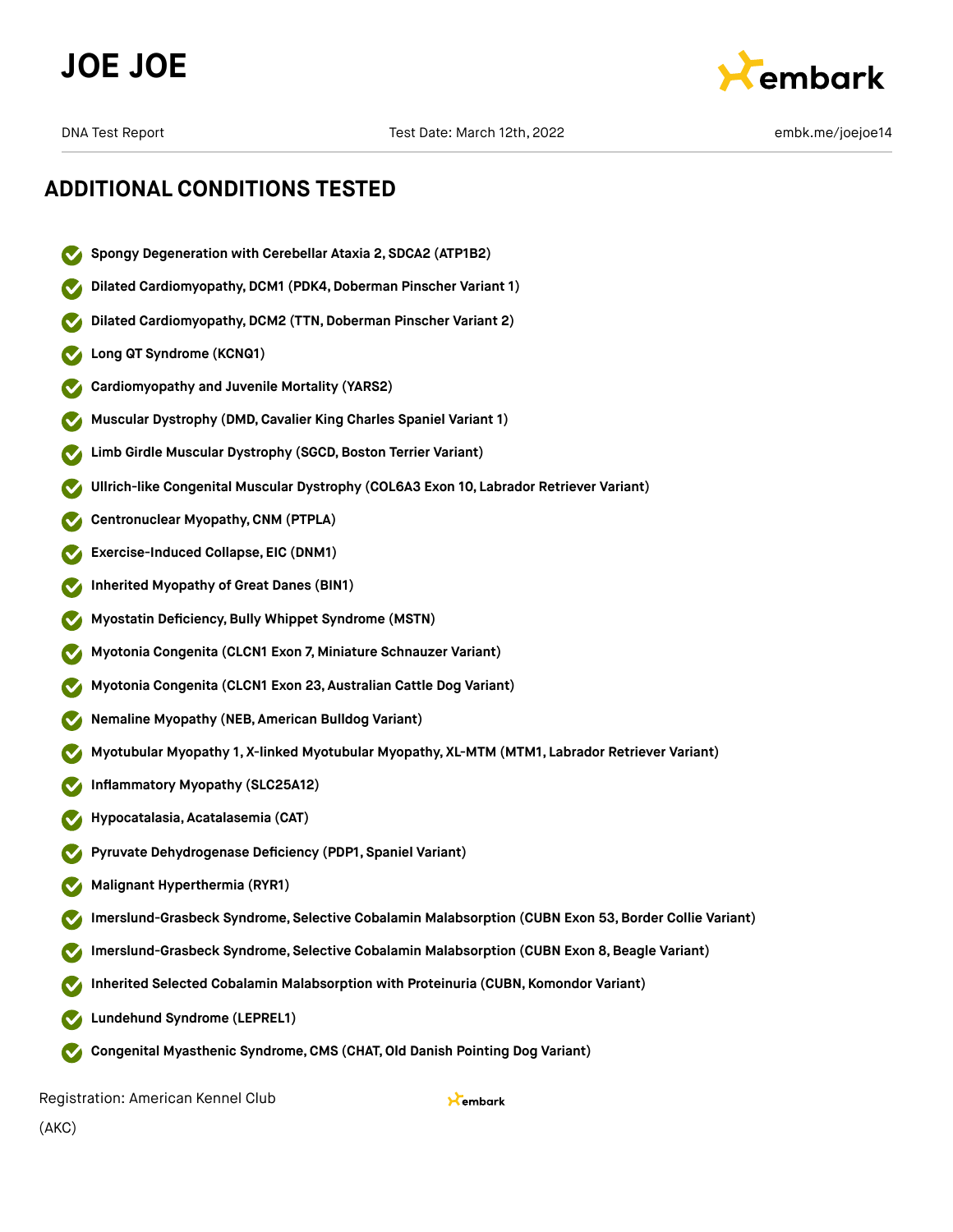



- **Congenital Myasthenic Syndrome,CMS (COLQ, Labrador Retriever Variant)**
- **Congenital Myasthenic Syndrome,CMS (CHRNE, Jack Russell Terrier Variant)**
- **Myasthenia Gravis-Like Syndrome (CHRNE,Heideterrier Variant)**
- **Episodic Falling Syndrome (BCAN)**
- **Paroxysmal Dyskinesia, PxD (PIGN)**
- **Demyelinating Polyneuropathy (SBF2/MTRM13)**
- **Laryngeal Paralysis (RAPGEF6, Miniature Bull Terrier Variant)**
- **Dystrophic Epidermolysis Bullosa (COL7A1,Central Asian Shepherd Dog Variant)**
- **Ectodermal Dysplasia, Skin Fragility Syndrome (PKP1, Chesapeake Bay Retriever Variant)**
- **Ichthyosis, Epidermolytic Hyperkeratosis (KRT10, Terrier Variant)**
- **Ichthyosis (SLC27A4,Great Dane Variant)**
- **Ichthyosis (NIPAL4, American Bulldog Variant)**
- **Focal Non-Epidermolytic Palmoplantar Keratoderma, Pachyonychia Congenita (KRT16,Dogue de Bordeaux Variant)**
- **Hereditary Footpad Hyperkeratosis (FAM83G, Terrier and Kromfohrlander Variant)**
- **Hereditary Footpad Hyperkeratosis (DSG1, Rottweiler Variant)**
- **Hereditary Nasal Parakeratosis,HNPK (SUV39H2)**
- **Musladin-Lueke Syndrome, MLS (ADAMTSL2)**
- **Oculocutaneous Albinism,OCA (SLC45A2, Small Breed Variant)**
- **Bald Thigh Syndrome (IGFBP5)**
- **Lethal Acrodermatitis, LAD (MKLN1)**
- **Ehlers Danlos (ADAMTS2,Doberman Pinscher Variant)**
- **Cleft Lip and/or Cleft Palate (ADAMTS20,Nova Scotia Duck Tolling Retriever Variant)**
- **Hereditary Vitamin D-Resistant Rickets (VDR)**
- **Oculoskeletal Dysplasia 2,Dwarfism-Retinal Dysplasia 2, drd2,OSD2 (COL9A2, Samoyed Variant)**
- **Osteogenesis Imperfecta,Brittle Bone Disease (COL1A2,Beagle Variant)**  $\sim$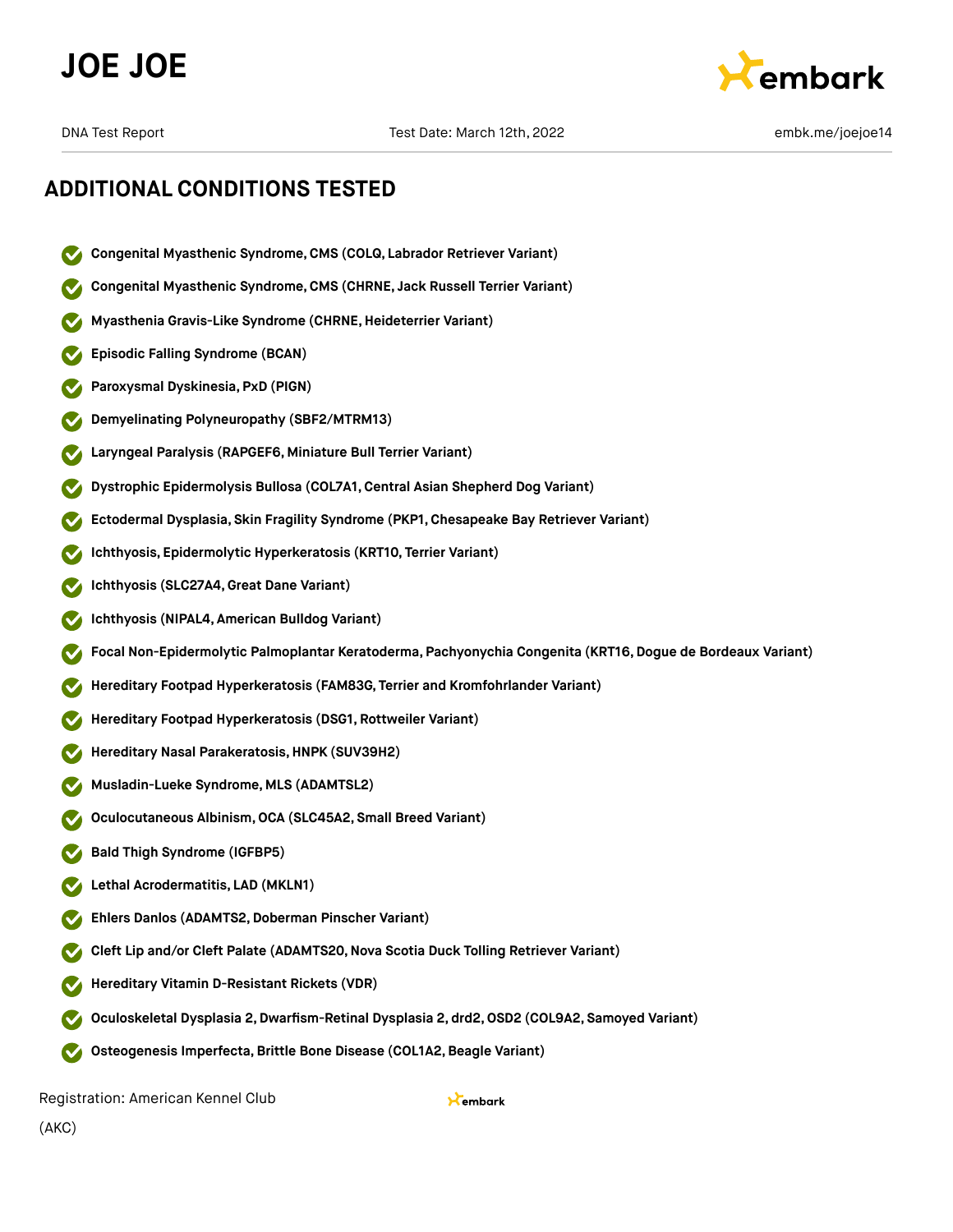



- **Osteogenesis Imperfecta,Brittle Bone Disease (SERPINH1, Dachshund Variant)** M
- **Osteochondrodysplasia, Skeletal Dwarfism (SLC13A1, Poodle Variant)**  $\checkmark$
- **Skeletal Dysplasia 2, SD2 (COL11A2, Labrador Retriever Variant)**  $\checkmark$
- **Craniomandibular Osteopathy,CMO (SLC37A2)**  $\checkmark$
- **Raine Syndrome,Canine Dental Hypomineralization Syndrome (FAM20C)**  $\blacktriangledown$
- **Chondrodystrophy and Intervertebral Disc Disease,CDDY/IVDD, Type I IVDD (FGF4 retrogene CFA12)**  $\checkmark$
- **Chondrodystrophy (ITGA10,Norwegian Elkhound and Karelian Bear Dog Variant)**
- **Mucopolysaccharidosis IIIB, Sanfilippo Syndrome Type B, MPS IIIB (NAGLU, Schipperke Variant)**  $\blacktriangledown$
- **Early Onset Adult Deafness, EOAD (EPS8L2 Deletion, Rhodesian Ridgeback Variant)**  $\blacktriangledown$